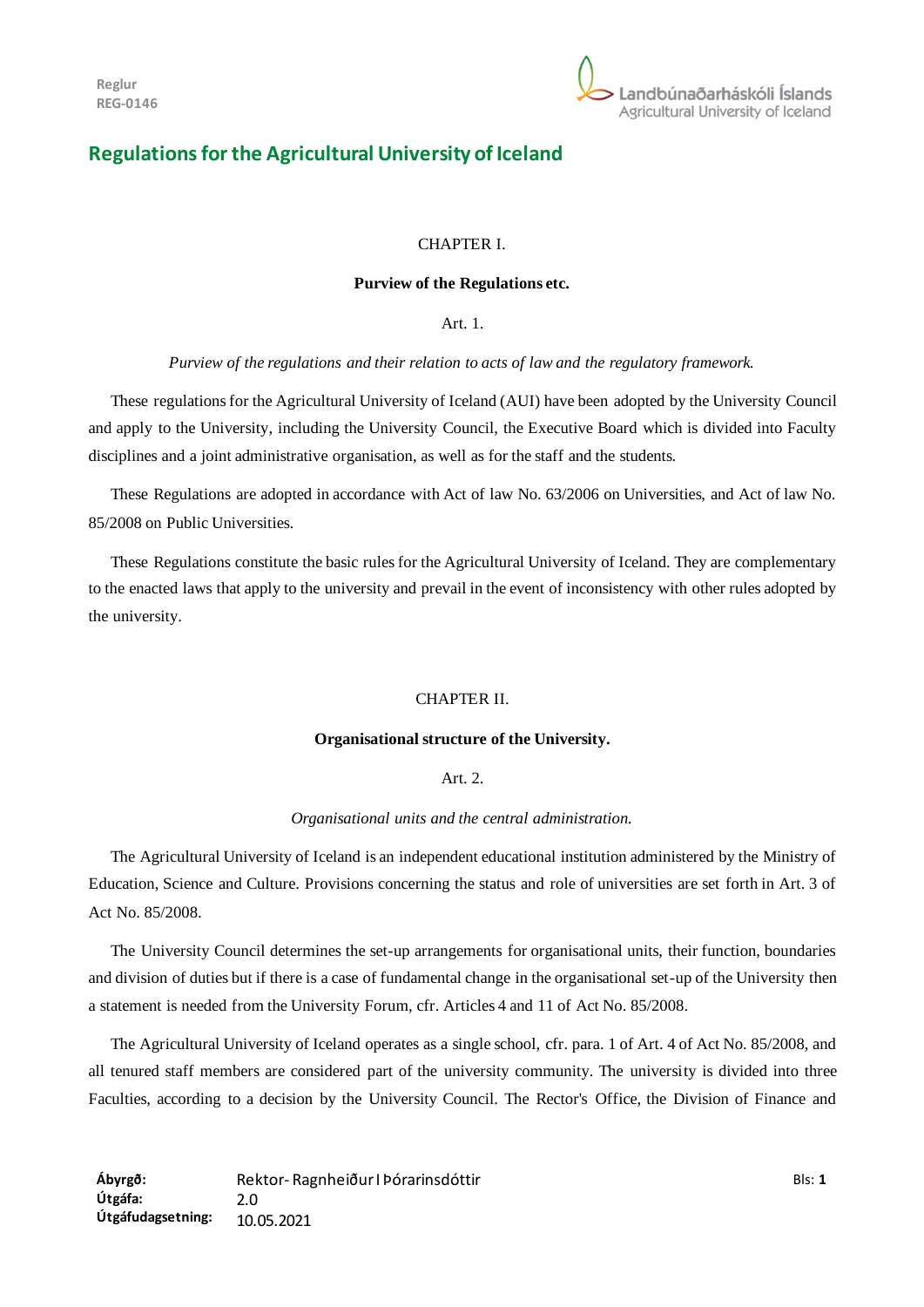Operations, the Office of Teaching and Learning, and the Office of International Relations and Research, all constitute the Administration and support services of the University.

The governance of the University is delegated to the University Council and the Rector, but the Executive Board is responsible for the daily operation and compliance with operating budgets.

During procedural processes and decision taking by the university competent staff members shall at all times be mindful of the law, good governance practices, equality and other objective aspects.

#### Art. 3.

#### *The University Council.*

The administration of the Agricultural University of Iceland is delegated to the University Council and to the Rector. The University Council establishes the overall approach to teaching and research, develops the organisational structure of the University, conducts general supervision and is responsible for the University operating in compliance with the current laws and regulations.

The University Council oversees the confirmation of the calendar, the University's curricula and course catalogues.

The University Council establishes rules for vocational education courses, undergraduate courses and for graduate studies for master's degrees and for second stage of tertiary education - doctoral degrees.

The decisions of the University Council must be recorded and announced in the proper manner. A meeting of the University Council is competent to make decisions if five of seven representatives who are competent to vote attend the meeting.

The Rector of the University is at the same time the chairman of the University Council and summons the meetings of the University Council and chairs its meetings, the summoning and decision taking by the University Council is provided for in Art. 7 of Act No. 85/2008.

The University Council elects a vice-chairman who will chair a meeting if the Rector is unable to attend. In addition to the Rector the following have a seat in the University Council for a period of two years at a time:

- a. Two representatives from the university community nominated by the University Forum. At least one academic representative shall have a seat in the University Council.
- b. One student representative nominated by the AUI student association.
- c. One representative nominated by the Minister of Education, Culture and Science.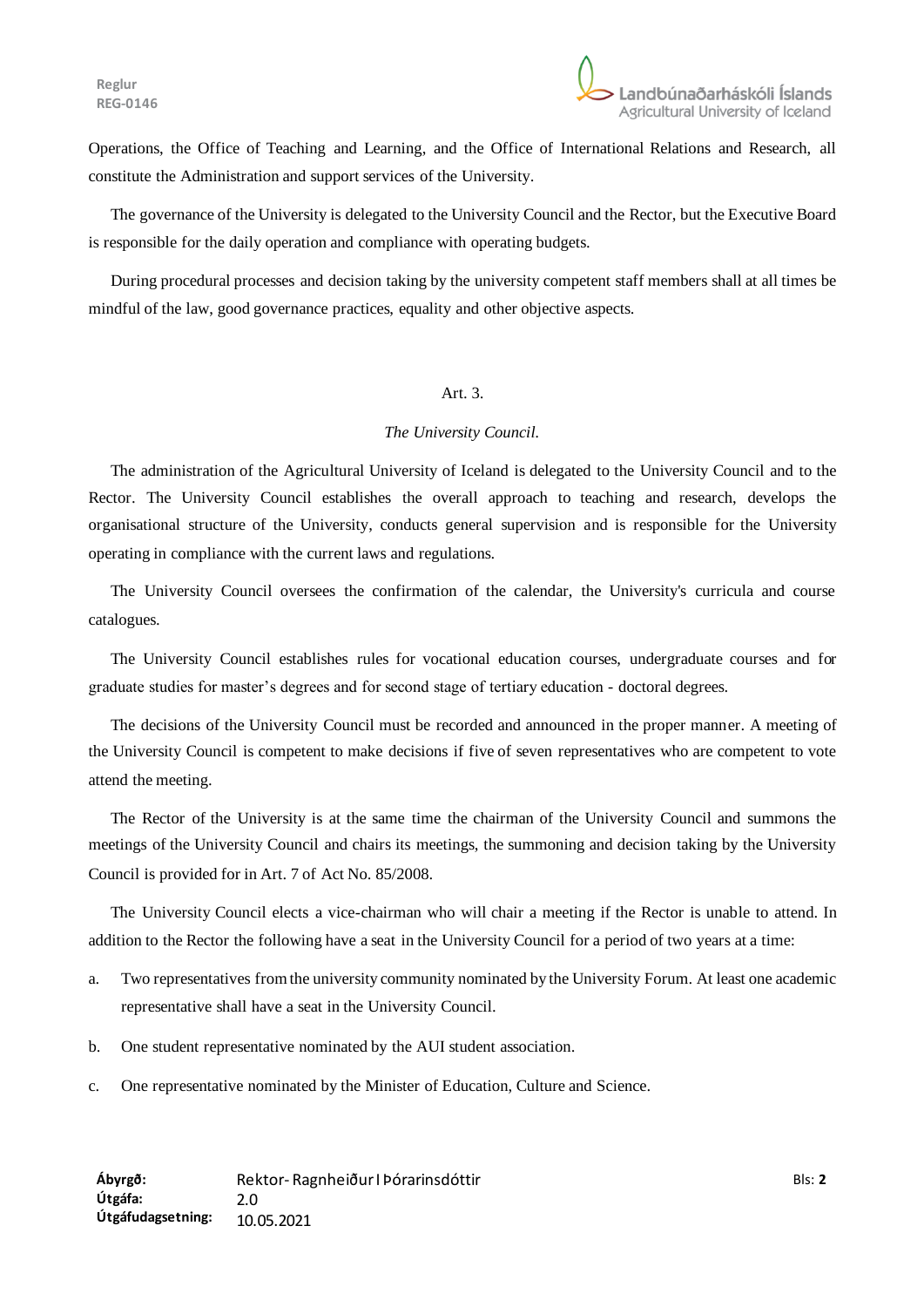d. Two representatives nominated by those above-mentioned representatives who already have a seat in the University Council.

A substitute must be nominated for each representative in items a-c and one substitute for the representatives according to item d, in the same manner.

Those elected by the university community as representatives of the staff for seats in the University Council must be salaried employees of the AUI at the time of nomination. The Rector or other representatives of the Executive Board are however not eligible, cfr. Art. 6. The university community herein referred to is defined as all salaried employees of the Agricultural University of Iceland at the time when the University Forum takes place.

The election of the staff representative for a seat in the University Council shall be placed on the agenda for the University Forum according to the notice to attend the meeting. Concurrent with the sending of the notice to attend the meeting, at least two weeks prior to the meeting an advertisement shall be issued for possible candidatures. Any candidatures must be received by the Rector's Office at least one week prior to the summoned meeting.

The University Forum shall elect from among the candidates those who will then take a seat as the representatives of the staff members for the University Council, but the student representatives at the university council meeting do however not have the right to vote in the election to the University Council.

The student association at the AUI oversees the election of the student representative for the University Council and the Rector shall on behalf of the University Council call for nominations from the student association of the new student representatives at least three weeks prior to the start of the term.

The University Council may establish further rules for the election of representatives to the university community and students for the University Council. The Rector shall as a rule obtain statements from the University Forum and from the AUI student association prior to the establishment of such rules or to any amendments to them.

The set-up of the University Council and the function of the Council in other respects is provided for in Articles 5-6 of Act No. 85/2008.

#### Art. 4.

### *The Rector.*

The Rector is the highest-ranking superior in the administration of the University and is representing the university in general, otherwise his function and authorisations are provided for in Art. 8 of Act No. 85/2008.

The Rector manages the daily activities of the University and takes the initiative for the University Council to establish a comprehensive policy in the University's affairs. The Rector is responsible for and supervises all activities, including hiring and finances, and administers the making of operating plans and operating budgets.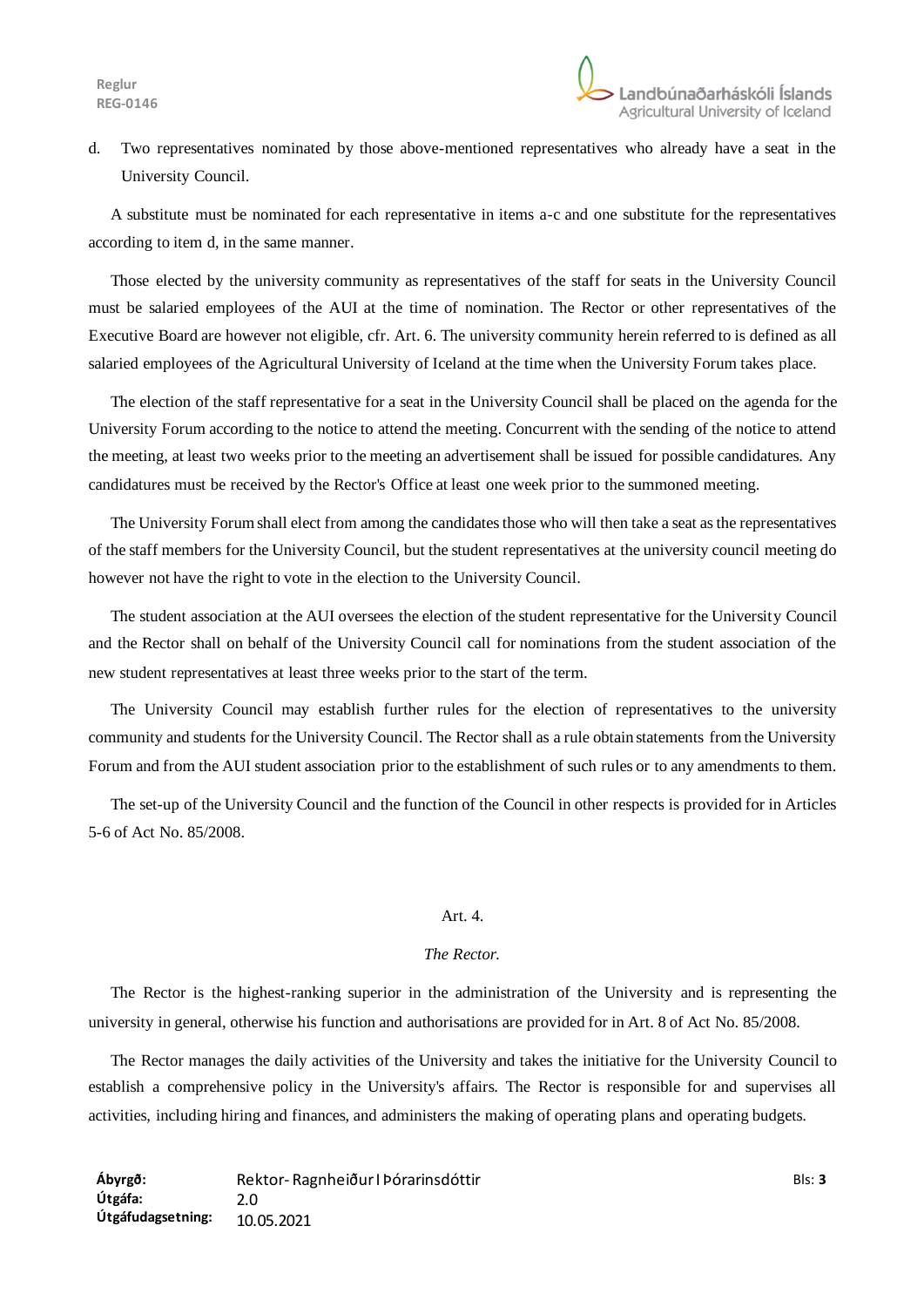The Rector hires employees. The Rector shall furthermore make sure that there are job descriptions for all employees and staff members.

The Rector has supervision over the University's funds and other assets, unless otherwise decided by the University Council.

The administration of funds shall otherwise be governed by the instructions set out in charters and articles of association.

The Rector summons meetings according to the University's regulations and supervises the publication of the annual report. The University Council may authorise the Rector to hire a Vice-Rector and in such event the Rector shall issue to the Vice-Rector a letter of appointment wherein his or her mandate is defined. The Vice-Rector shall meet the requirements for academic qualifications and the appointment must be confirmed by the University Council. The Vice-Rector is an assistant to the Rector and occupies the position temporarily during any absence or impediment of the Rector as well as in such instances when the Rector is disqualified according to the Act on government administration No. 37/1993.

In the event of the death or the retirement of the Rector before the period of service is over, the Vice-Rector attends to the duties until a new Rector has been appointed according to the laws and regulations for the University, but in the event that there is no Vice-Rector, then the University Council nominates an academic staff-member for appointment to attend to the duties of the Rector temporarily. The same applies if the Rector is unable to attend because of illness or if he or she is on leave.

### Art. 5.

### *The appointment of the Rector*.

The Minister of Education, Culture and Science appoints the Rector for a period of five years according to the nomination by the University Council. Provisions for the appointment of a Rector are found in para. 1 of Art. 8 of Act No. 85/2008.

When selecting the Rector the University Council shall nominate three persons for a selection committee to evaluate the qualifications of the applicants and one of these three shall be nominated as the chairman of the committee.

The selection committee members must have completed an advanced examination degree at a university and in addition must have significant university management experience.

A comprehensive assessment shall be made of the qualifications of the applicant for the position of Rector, taking into consideration the education, scientific work and publications, the career as a university teacher or other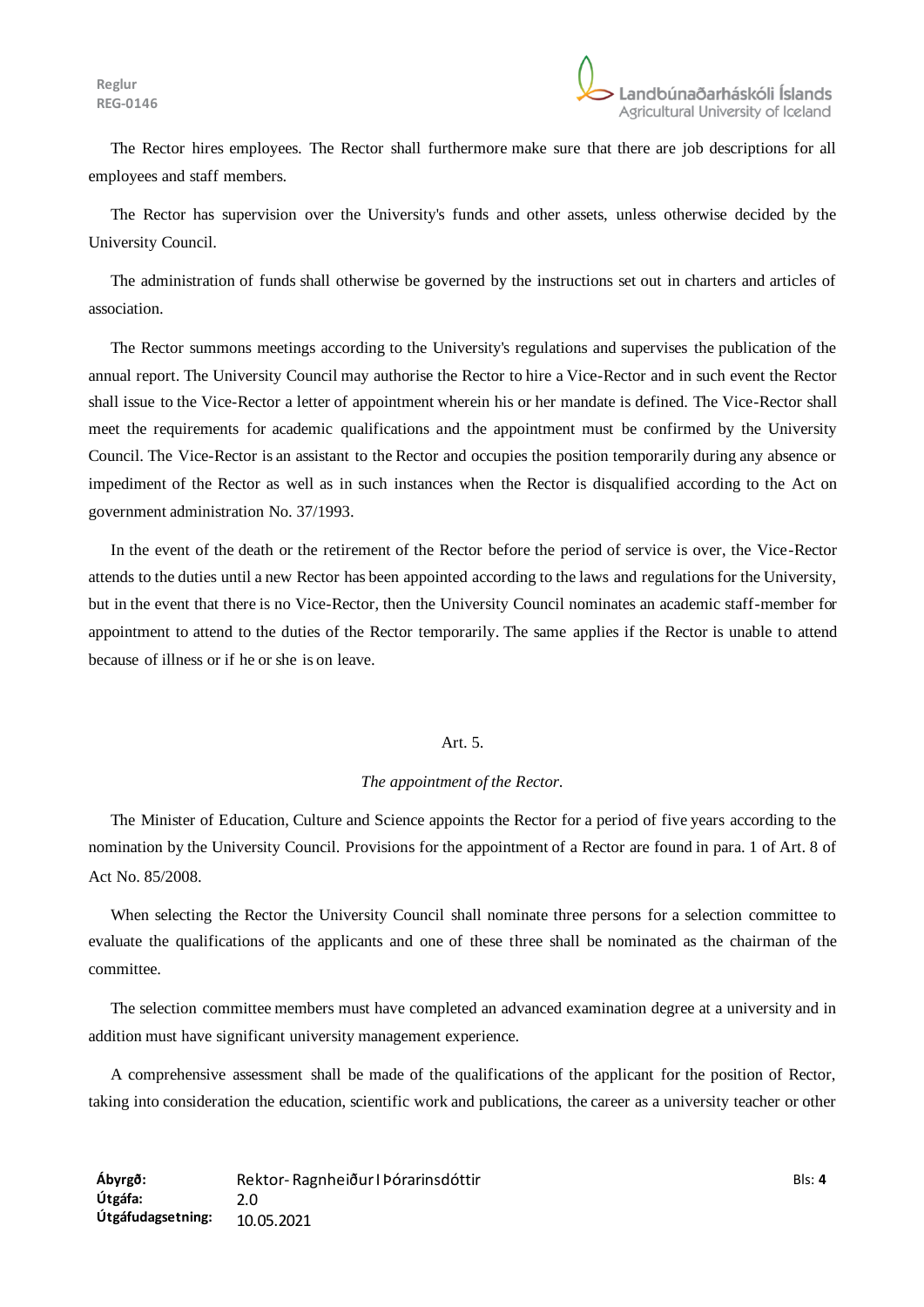positions, collaboration skills, cooperation skills and management skills, and then based on this, assess how education, experience, vision and other emphases of the applicant will be utilised in the position of Rector.

No one may be offered the position of Rector unless the majority of the selection committee has expressed the opinion that the relevant person is found to be competent to hold that position.

If the acting Rector of the University seeks re-nomination he or she shall then recluse himself or herself from the meeting of the University Council during the deliberation procedure and the processing of the matter.

The University Council shall administer the advertising of an open position for Rector and the University Council may commission the acting Rector to oversee the handling of this task.

### Art $6.6$

#### *The University Executive Board.*

The daily administration of the University is performed by the Executive Board which is divided into Faculty disciplines and a joint administrative body. The Rector summons the meetings, with on the one hand the Faculty disciplines, and on the other hand with the administrative body, typically every month during the period September to June. The whole body of the Executive Board shall be summoned at least thrice every year in order to discuss planning, financial statements, policy formulation and other larger projects. One third of the representatives on the Executive Board may request that the whole of the Executive Board at the University is summoned.

#### Faculty disciplines:

The Executive Board of the Faculty disciplines are composed of the Heads of Faculties, the Vocational Education Coordinator and the university Rector. Faculty disciplines are divided into three Faculties that are the University's academic basic units. Within these units the teaching, research, innovation and administration is conducted. The Faculties are technically responsible for research, teaching and education and the granting of examination degrees upon the completion of studies. Faculties shall initiate new cooperation projects within the university, promote increased cooperation between discipline units as well as with invested parties.

#### Joint administration:

The function of the Executive Board of the joint administration is to create the conditions for the Faculties and the university staff to be able to do their jobs in compliance with law and the regulations of the University. The Executive Board of the joint administration is composed of, in addition to the Rector, the Head of the Rector´s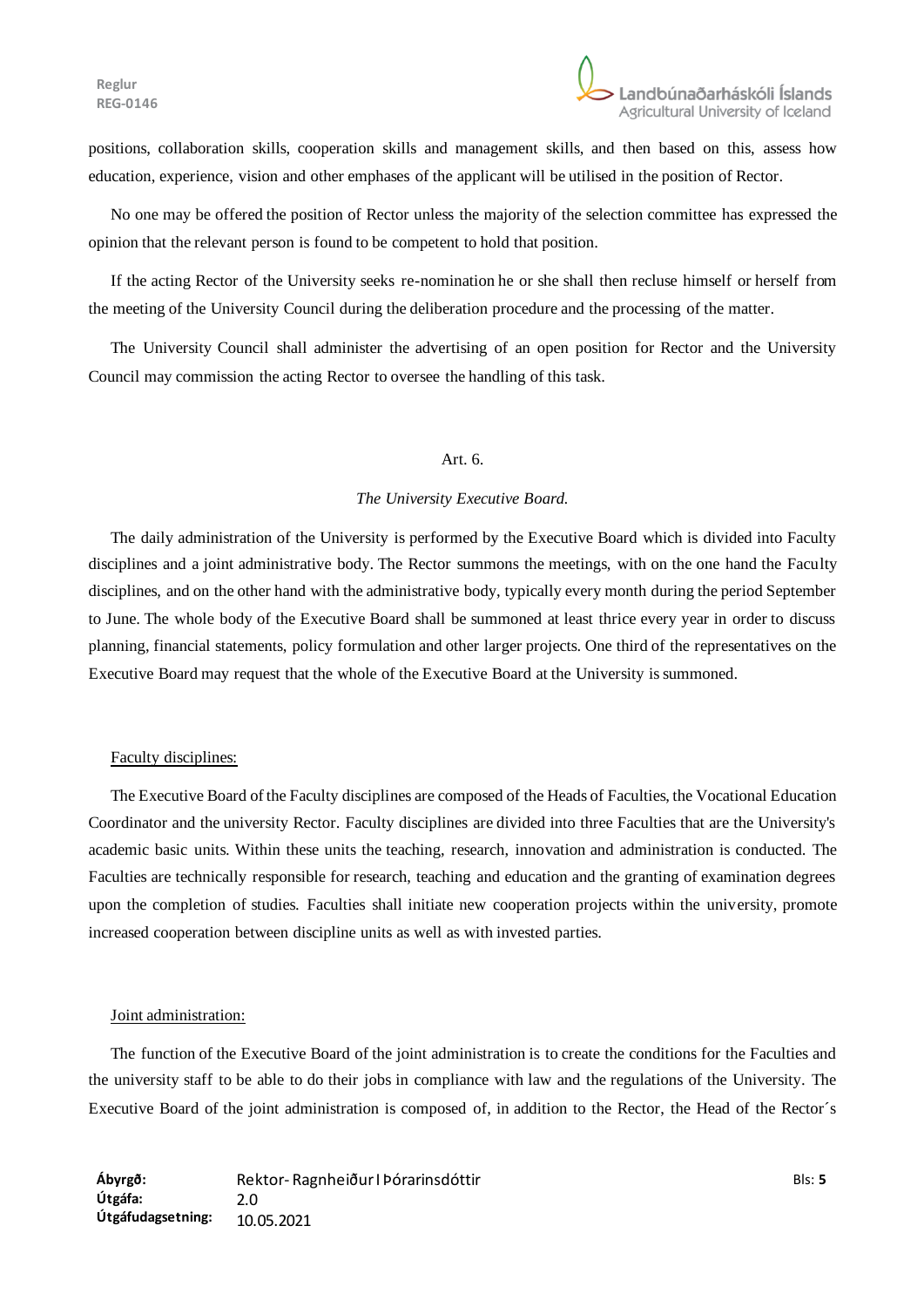Office, the Head of Finance and Operations, Head of International Relations and Research, and the Head of Teaching and Learning.

The Executive Board oversees the daily operations of the University, follows up on the decisions of the University Council, and initiates new ideas, projects and policy issues that relate to the interests of the university.

The Executive Board reviews and takes decisions concerning finances, planning, settlement of cooperation agreements, the progress of development projects and innovation in addition to the harmonisation of projects among single organisational units of the University.

The University Council and members of the Executive Board have the capacity to refer issues and matters to the Executive Board.

## Art. 7.

#### *The Faculties of the University.*

The University operates three Faculties, which are: Agricultural Sciences, Environmental and Forest Sciences, and Planning and Design.

Faculties administer teaching and research in the relevant fields of study in accordance with the permission from the Ministry of Education, Science and Culture.

Faculties offer vocational education courses according to the University´s curriculum with reference to the provisions of item d of Article 21 of Act No. 63/2006. Study Programme Coordinators are responsible for the academic oversight of study programmes. Curriculum-bound vocational education shall comply with the requirements of the Act on Secondary Schools No. 92/2008, as may be pertinent but special rules passed by the University Council apply to this education.

Organising the University into other possible organisational units shall be subject to the decision of the University Council, and in such case after having obtained a statement from the University Forum, cfr. Art. 11 of Act No. 85/2008.

#### Art. 8.

#### *The Standing Committees of the Agricultural University of Iceland.*

The following standing committees are operating at the Agricultural University of Iceland: Ethics Committee, Quality Committee, Equal Rights Committee, Security Committee, Scientific Committee, Graduate Studies Committee, Undergraduate Studies Committee and Vocational Education Committee. The committees are advisory,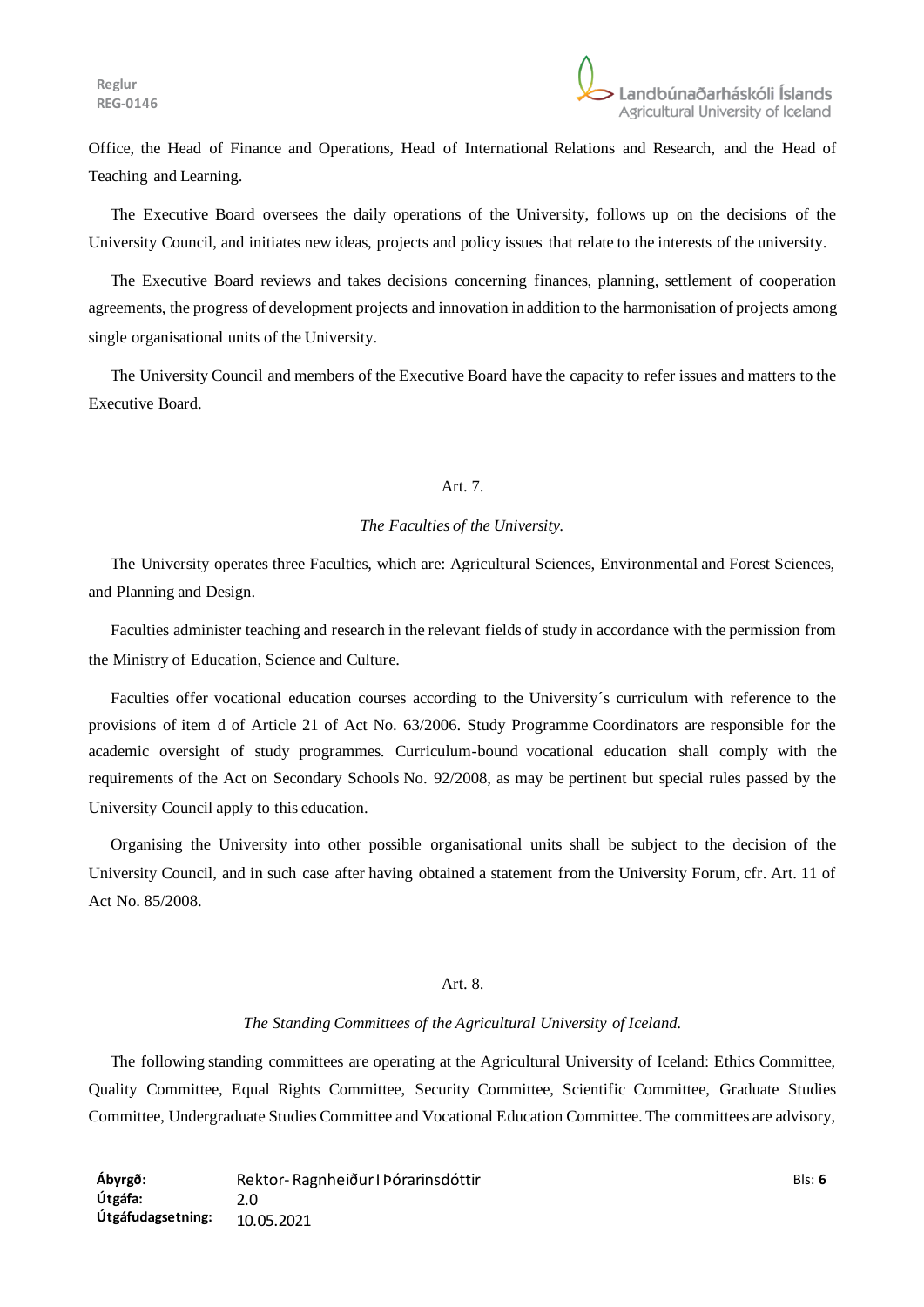each in its own field, and neither do they exercise executive power nor legal power of decision except if it has been especially provided for in a letter of appointment, or in the respective rules of procedure.

The Ethics Committee shall be composed of three deputies, all from outside of the University. The Ethics Committee shall be in an advisory capacity to the University Council and the Executive Board with respect to the structure and interpretation of ethical standards. The Ethics Committee operates according to a code of ethics established by the University Council, cfr. para. 2 of Art. 2-a of Act No. 63/2006. The University Council appoints the Ethics Committee, the Quality Committee, the Equal Rights Committee, and the Security Committee for a term of two years.

The Scientific Committee is appointed for a term of two years with the Head of Faculties or one academic representative nominated by each Faculty as well as the Head of International Relations and Research who convenes the meetings. The Scientific Committee is mandated to promote the furtherance of research and the financing thereof, by i.a. applying for competition fund grants.

The Graduate Studies Committee, the Undergraduate Studies Committee and the Vocational Education Committee are discussed in Art. 15.

### Art. 9.

### *University Forum.*

The University Forum is the consultation venue of the university community. At the meeting the development and furtherance of education is discussed, and the function and powers inherent in such meeting are governed by the provisions of Art. 9 of Act No. 85/2008 and the rules applying in that area. The University Council may further regulate the functions of University Forum.

The University Council may seek the comment of a University Forum concerning anything that relates to the activity of the University and its management units and the meeting is considered to be competent to make decisions concerning such matters which the meeting finds of interest to the University community.

A University Forum shall be held at least once every year. The Rector summons the meeting and chairs the meeting, or delegates the chairmanship to someone else. The conclusions of resolutions made by the University Forum shall be published at the University. Typically the University Forum shall be held prior to June 1<sup>st</sup> every year. If two thirds of the representatives at the University Council ask for a meeting the Rector is obligated to summon such meeting.

All employees of the University working 49% or more of a full time position have the right to attend University Forum.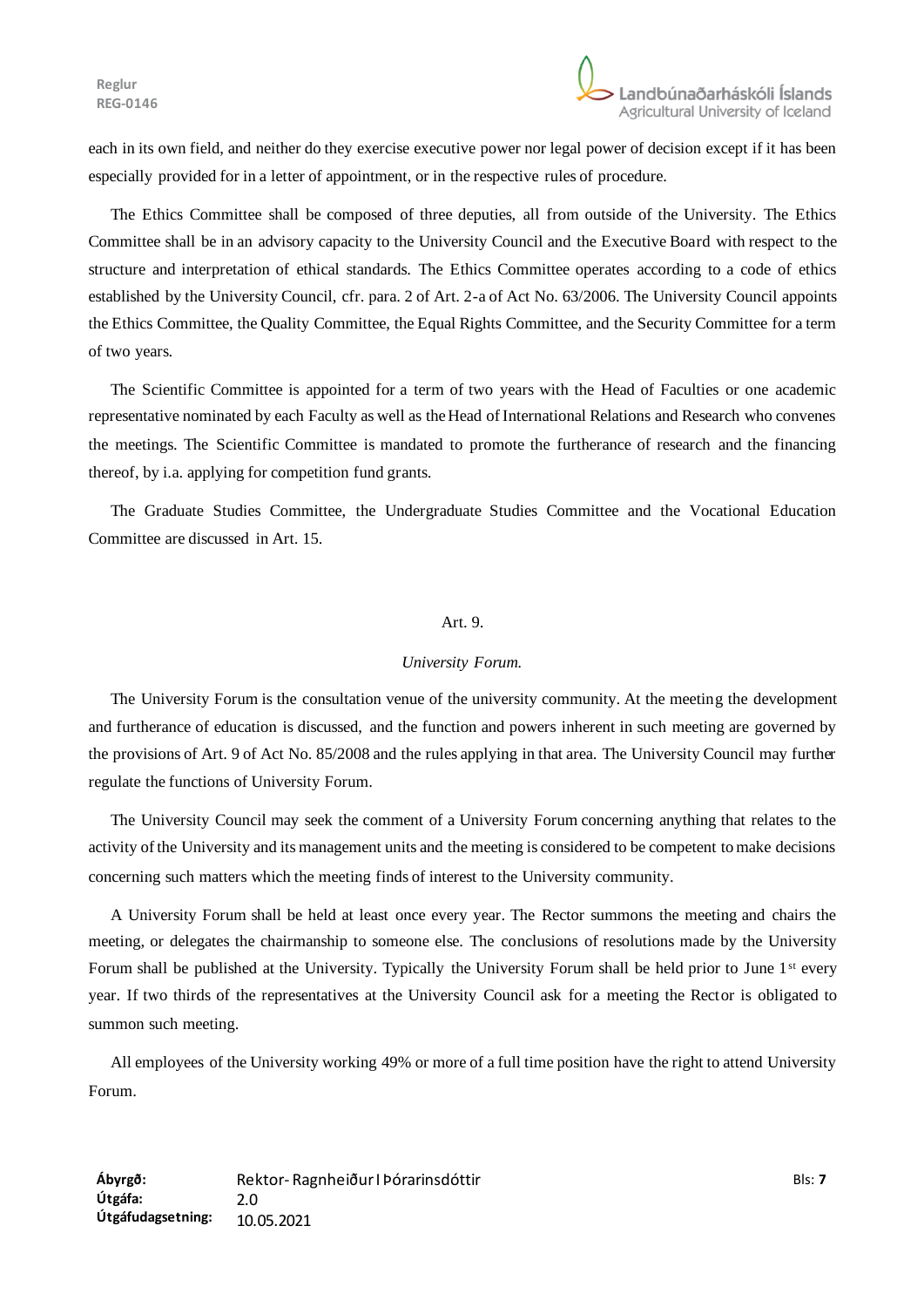

The students at the University will nominate, after an election held by the student association of the AUI, three representatives, one from each Faculty, as the same number of deputies, to attend the University Forum for a period of one year at a time.

The University Council may further regulate the number of representative seats and who may attend the University Forum, cfr. para. 2 of Art. 10 of Act No. 85/2008.

Representatives at the University Council, other than the regular staff, have the right to attend the University Forum but do not have the right to vote.

### CHAPTER III.

### **Faculties and academic staff members.**

Art. 10.

### *Faculties.*

The Faculty meeting is the administrator of Faculties along with the Head of Faculty (see Art. 11-12), but also the Faculty Council, cfr. Art. 14 if the Faculty meeting decides to appoint such council.

Study programmes shall be operated at the Faculties, but the Head of Faculty arranges for the Faculty meeting to establish rules concerning the organizational structure for such study programmes that will enter into force upon confirmation by the University Council.

### Art. 11.

### *Heads of Faculties.*

The Heads of Faculties are, by the authority given them by the meeting of the Faculty, the supervisors over the activity and management of the Faculty and shall work on policy direction and development of the affairs of the Faculty.

Among the chief tasks of the head of Faculty are:

- a. Supervising the teaching and composing the curriculum in collaboration with the Study Programme Coordinators, the Office of Teaching and Learning and the relevant study committees, cfr. Art. 15.
- b. Supervising matters concerning research and international communication in collaboration with the Scientific Committee and the Head of International Relations and Research.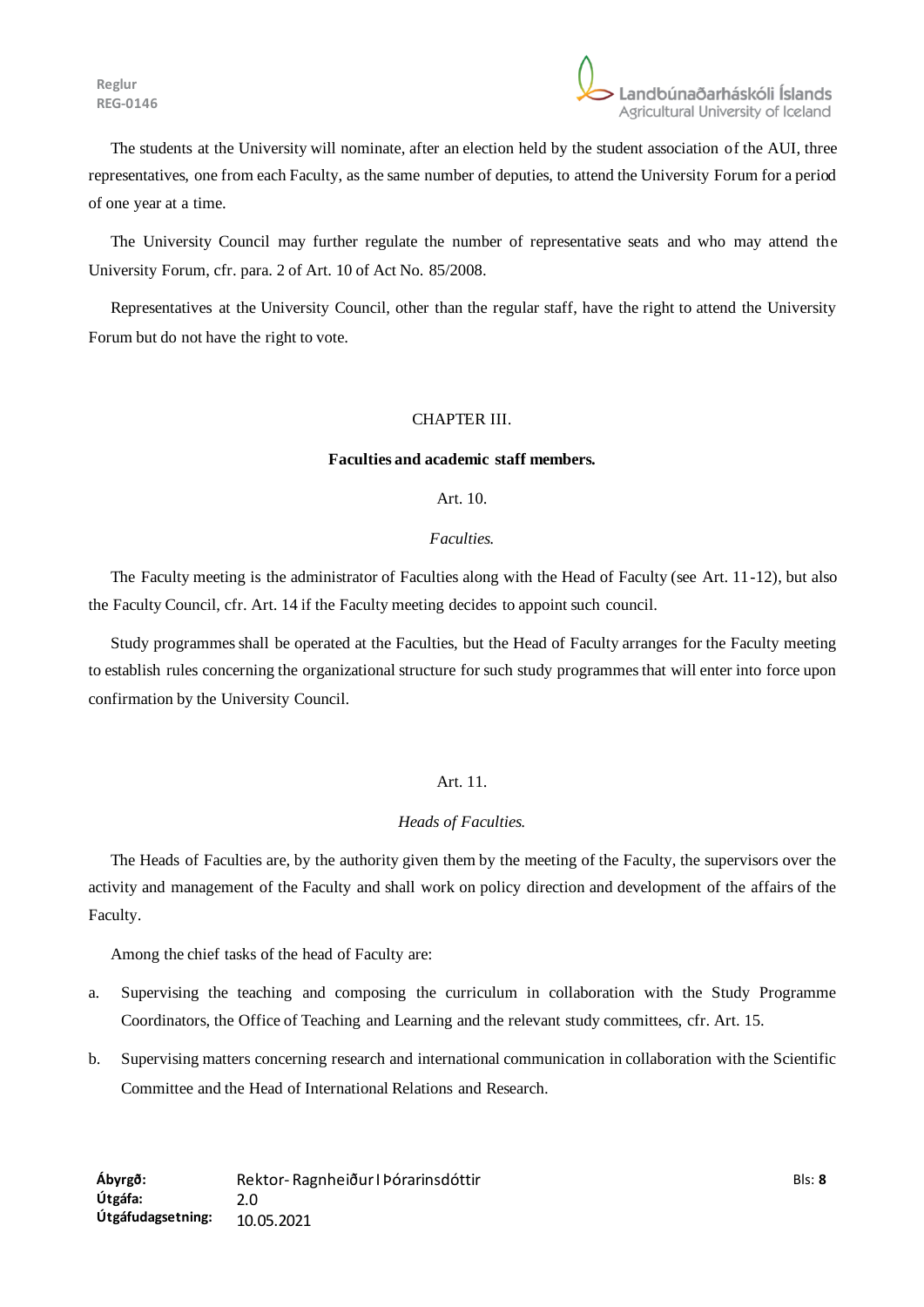- c. Organises the summoning of the meetings of the representatives to the meetings of the Faculties, and chairs the meetings.
- d. Preparing the budget for the Faculty in collaboration with the Head of Finance and Operations for the University.
- e. Initiating collaboration with other Faculties of the University and with other universities, institutions and invested parties.
- f. Initiating the Faculty meetings to establish rules for the internal matters of the Faculty.
- g. Responsibility in the execution of matters concerning quality issues and staff in the operation of Faculties in cooperation with the Human Resource and Quality Manager, the Quality Committee and the Office of Teaching and Learning.

The Head of Faculty is at the same time the chairman of the Faculty Council if the meeting of the Faculty takes a decision concerning the appointment of such council.

## Art. 12.

## *Election of the Head of Faculty.*

Each Faculty nominates a Head of Faculty for a period of two years at a time, and one Vice-Head of Faculty, from the group of professors and associate professors of the Faculty who shall work at least 75% of a full time position. The Faculty meeting may decide by a vote to make an exemption concerning the eligibility of assistant professors.

It is preferable that the Heads of Faculties occupy their position at least for periods of two terms; however the Head of Faculty can hold that position for a maximum of 4 terms. The Rector may in consultation with the University Council decide to make an exemption from the above arrangement.

# Art. 13.

## *Faculty meeting.*

The Faculty meeting is the supreme determinate authority of the Faculty.

The Faculty meeting discusses the main issues in the operations of the Faculty and is, along with the Head of Faculty, responsible for the operation of the Faculty being in conformity with laws and regulations.

Among the main tasks appertaining to the meetings of the Faculty are: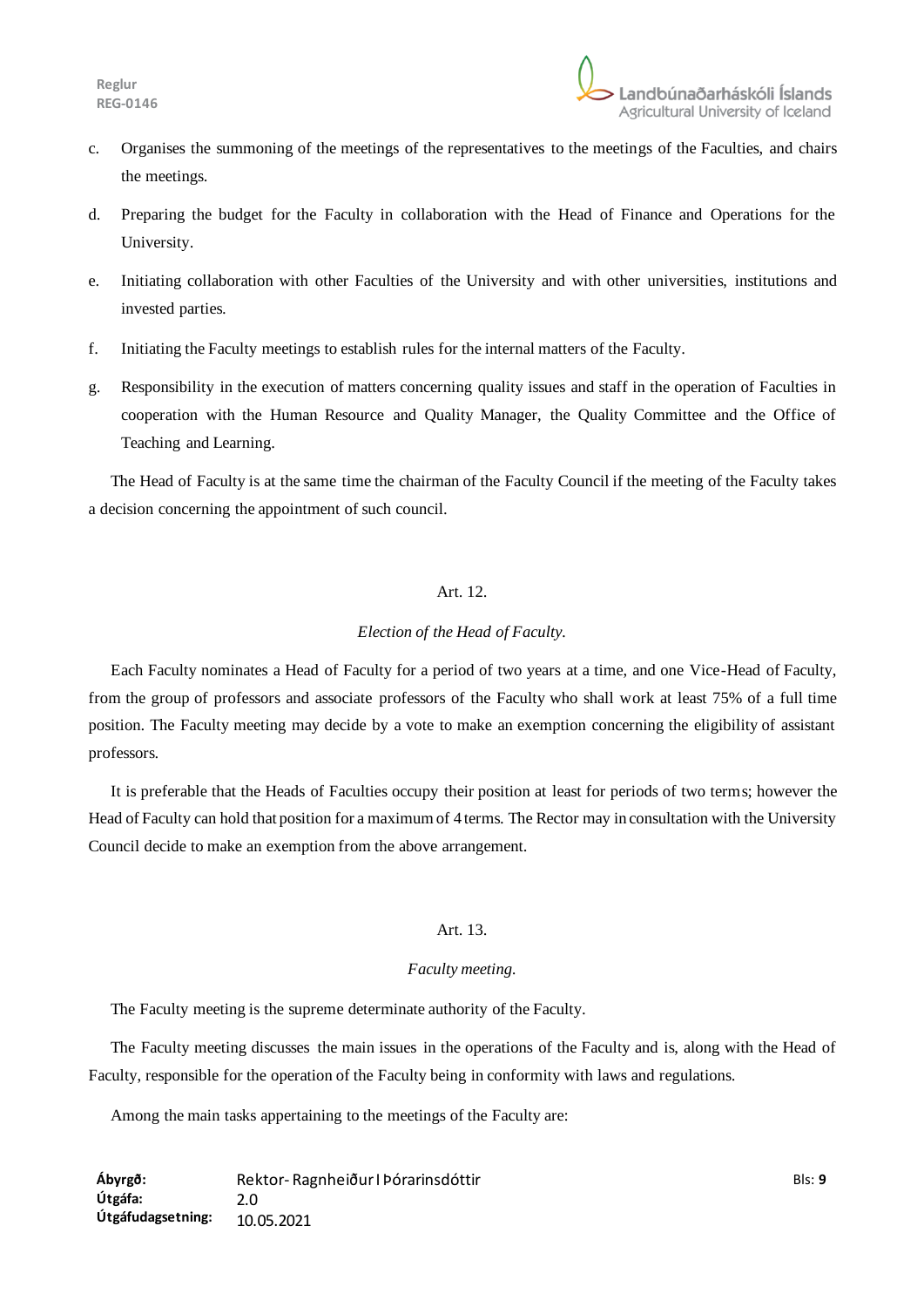- a. Involvement in the development of policy regarding education and research in the Faculty's field.
- b. To decide issues that involve the organisation of teaching within the Faculty.
- c. Discussion about the annual budget of the Faculty.
- d. Proposals to the University Council regarding the establishment of and discontinuance of study programmes.
- e. To establish further rules and organisational structures for a Faculty in line with the internal matters.
- f. To attend to other projects which the Faculty is assigned to do by the University Council or the Rector.

Where it is appropriate these tasks will be performed in collaboration with the organisational units of the University.

All staff members of the Faculty holding the right to vote are obligated to attend meetings of the Faculty. The right to vote is held by employees who work in a 49% or more of a full time position. The Head of Faculty shall be notified of any impediments.

At the same time the right to attend and vote is held by two representatives of the students, nominated by the AUI student association for a term of one year at a time, one from each education level. The staff of the GRÓ Land Restoration Training Programme have the right to attend and vote at the meetings of the Faculty of Environmental and Forest Sciences.

The Rector may attend the meetings of the Faculty with the right of free speech and the right to propose a motion, but not the right to vote. In addition, academic visiting teachers and other visiting teachers who supervise whole courses have the right to attend meetings of the Faculty but do not have the right to vote. Regular employees may also attend the meetings of other Faculties without the right to vote.

A Faculty meeting shall be held at least once every semester. The Head of Faculty shall set up a schedule for the Faculty meetings during the school year and present it to those who have the right to attend.

There is a duty to summon a meeting of the Faculty, if the Rector or one third of the representatives, holding the right to vote at a meeting of the Faculty, so request.

The Head of Faculty summons the meetings of the Faculty by e-mail, preferably with a week's notice if possible, and the issues on the agenda must be stated in the notice to attend.

The meeting of the Faculty establishes rules for the internal organisation that address i.a. the function of Faculty meetings and meetings for study programmes, and elections, terms of office and the function of the Study Programme Coordinators.

A meeting of the Faculty is competent to make decisions if 50% of those staff-members of the Faculty eligible to vote, attend the meeting. A majority of votes determines the outcome of issues. If the votes are equal in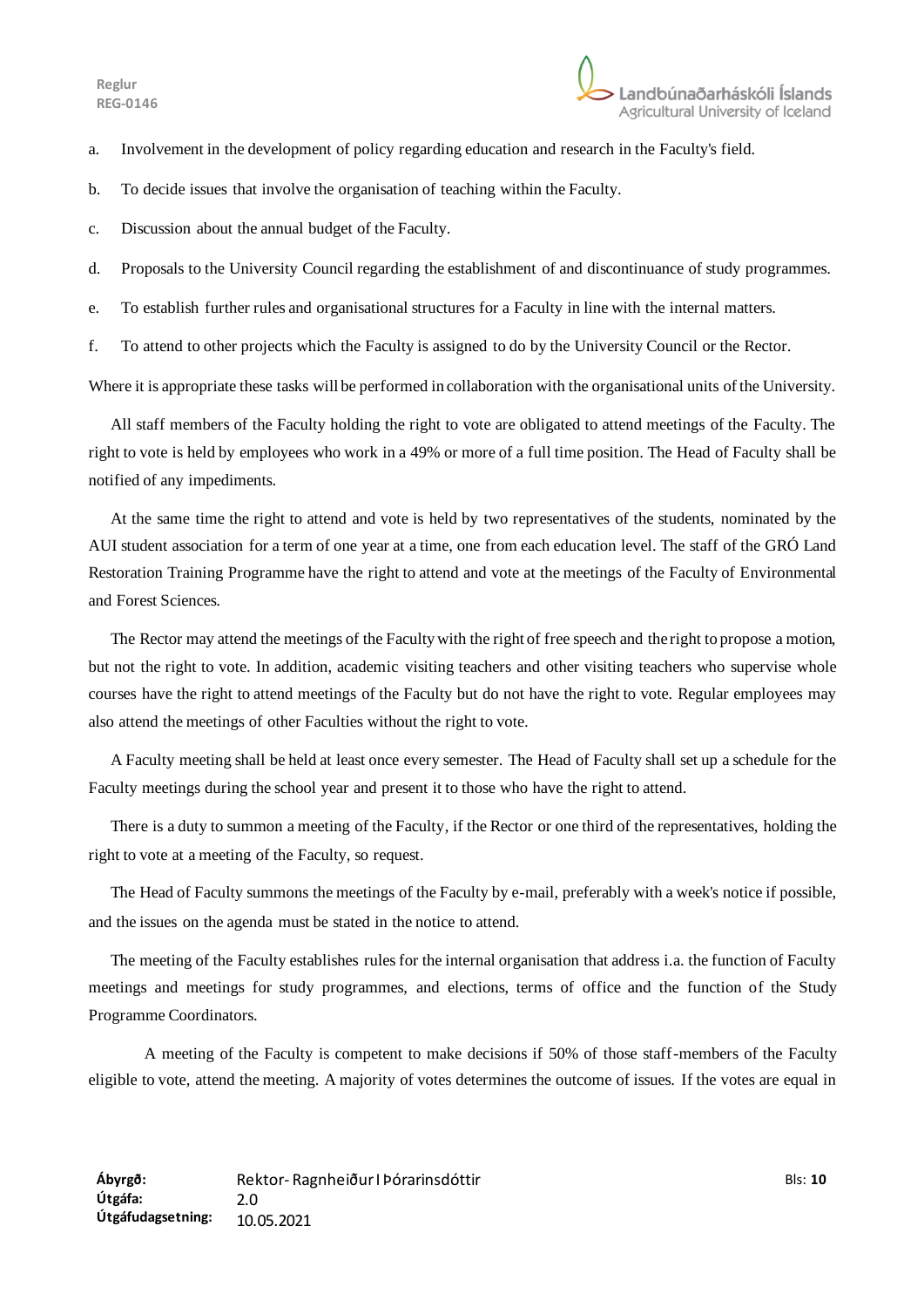

number the vote of the Head of Faculty shall decide. The minutes of the meetings of the Faculty shall be posted on the internal website of the University and the decisions of the meeting of the Faculty shall be recorded in the minutes.

#### Art. 14.

#### *Faculty Council.*

The Faculty Council administers certain issues of the Faculty according to further decision of the meeting of the Faculty.

The Council is composed of, in addition to the Head of Faculty, the Study Programme Coordinators, in addition to the students' representative whom the AUI student association nominates to attend meetings of the Faculty.

The Faculty Council operates within the Faculty and addresses the matters concerning the Faculty during the periods between the meetings of the Faculty upon the initiative of the Head of Faculty.

The Faculty Council passes resolutions in the same manner as the meetings of the Faculty. A resolution by the Council may be referred to a Faculty meeting within three weeks from when it was announced.

A Faculty meeting may establish further rules for the set-up, powers and purview of the Faculty Council.

#### Art. 15.

## *Undergraduate Studies Committee, Graduate Studies Committee, and Vocational Education Committee.*

The Undergraduate Studies Committee attends i.a. to teaching development and the harmonization between study programmes, addresses curricula and course catalogues for individual study programmes, monitors the quality of education and teaching, discusses major issues concerning individual students and controversial issues that may arise in the implementation of education and course assessment. Undergraduate studies, the composition and the function of the Undergraduate Studies Committee is further discussed in rules for B.Sc. degree studies at the university which the University Council confirms. The Head of Teaching and Learning is the chairman of the Undergraduate Studies Committee.

The Graduate Studies Committee supervises the doctoral and masters degree studies at the university under a mandate from the Faculties. The Graduate Studies Committee meets in order to draw up a policy for postgraduate education and follows its quality, addresses and approves curricula and course catalogues for masters degree studies, directs the application process and addresses major issues concerning individual students and controversial issues that may arise in the implementation of education. Matters concerning graduate studies, the function and operation of the graduate studies' committee are further addresses in rules for Ph.D. studies at the University which the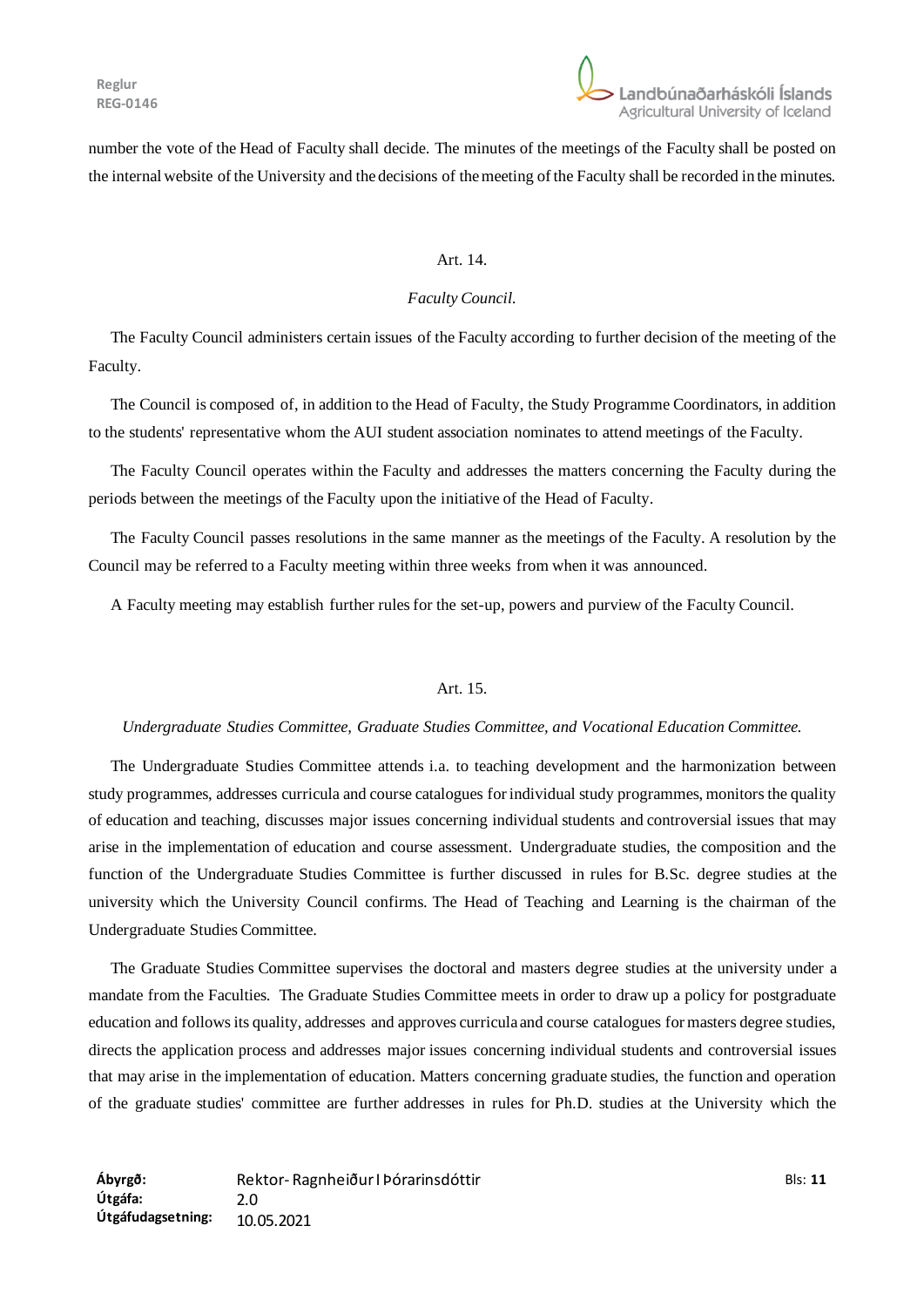University Council confirms. The chairman of the Graduate Studies Committee is at the same time the supervisor of graduate studies and shall be elected at a University Council meeting for a period of three years at a time.

The Vocational Education Committee supervises the development of education and teaching at the vocational education study programmes, the quality of education and the harmonization between study programmes. The committee addresses major issues concerning individual students and controversial issues that may arise in the implementation of teaching and course assessment. Vocational education studies, the composition and the function of the Vocational Education Committee is further discussed in rules for vocational education studies at the university which the University Council confirms. The Vocational Education Coordinator is the chairman of the Vocational Education Committee.

#### Art. 16.

### *Staff members of Faculties.*

Academic staff members are professors, associate professors and assistant professors.

The functions and responsibilities of academic staff members are discussed in chapter V. of Act No. 85/2008 but the University Council may, after having obtained the testimonial of the Faculties establish further rules for their professional title and their job responsibilities.

The Rector recruits for academic positions, and the appointment of academic positions at the University is discussed in Art. 17 of Act No. 85/2008 and in the rules applying to the operation of the University.

Only an individual who has completed a university degree or from other comparable institute may be hired as an academic staff-member in the main subject or in the associated discipline he or she is expected to teach.

Applicants for academic jobs must send the following accompanying documents with their application, a detailed report regarding their scientific work and studies, written products, research, teaching experience, management positions, education and other work.

The appointment to and the works of the evaluation board conducting the evaluation of the work of professors, associate professors and assistant professors, and the advancement of academic staff members is discussed in Art. 16 of Act. No. 85/2008 and in regulations established by the University Council according to law after having obtained the testimonial of the meeting of the University Council.

When advertising an academic position, if more than one applicant is deemed to be qualified a selection committee is appointed that presents recommendations to the Rector concerning which of the applicants should be offered the position.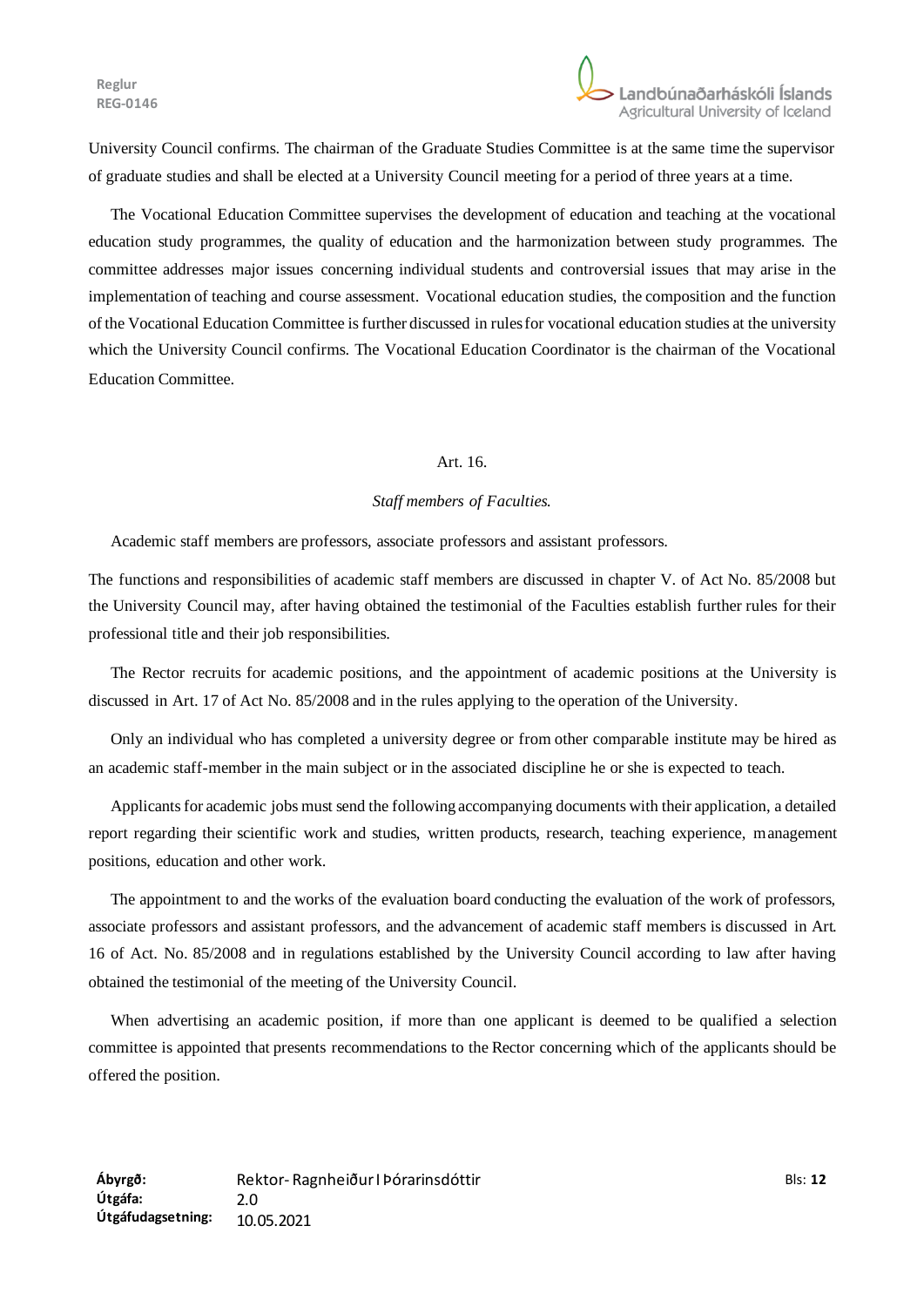The standing evaluation committee of the University of Iceland, School of Engineering and Natural Sciences may be commissioned to carry out the evaluation for the University.

The Rector may offer temporary academic posts for adjunct positions when it is obviously beneficial for the operation of the university. Adjunct assistant professors, associate professors and professors will undergo the same qualification assessment as the other academic staff members of the university. Adjuncts, project managers, specialists, lecturers undergoing vocational education courses and sessional lecturers are involved in teaching and/or research but they are not considered academic staff members.

The Rector and the Heads of Faculties determine in consultation how to divide the job responsibilities of individual academic staff members and other employees of the Faculties between teaching, research and other work segments according to collective agreements and laws and regulations governing the job responsibilities and rights of university lecturers.

### Art. 17.

#### *Study Programme Coordinators*

A Study Programme Coordinator represents each study programme and is the contact between the study programme and the students, the Office of Teaching and Learning and the Public Relations Manager, see further operating procedures for study programme management.

The Rector appoints the Study Programme Coordinator from among the group of staff members for a period of two years at a time after having obtained recommendations from the relevant Faculty. The Faculties may recommend that the job is advertised.

Only those can be hired as Study Programme Coordinators who have completed adequate specialist studies in the discipline of the relevant study programme.

The director of the GRÓ Land Restoration Training Programme is at the same time the Study Programme Coordinator of the study programme at GRÓ.

### Art. 18.

## *Sabbatical.*

The University Council may allow teachers and other salaried staff members to take time off for a Sabbatical for up to one year on fixed salary, provided that a sufficient report has been provided with respect to how the applicant intends to use the relevant time to increase his or her knowledge or to work on special research projects.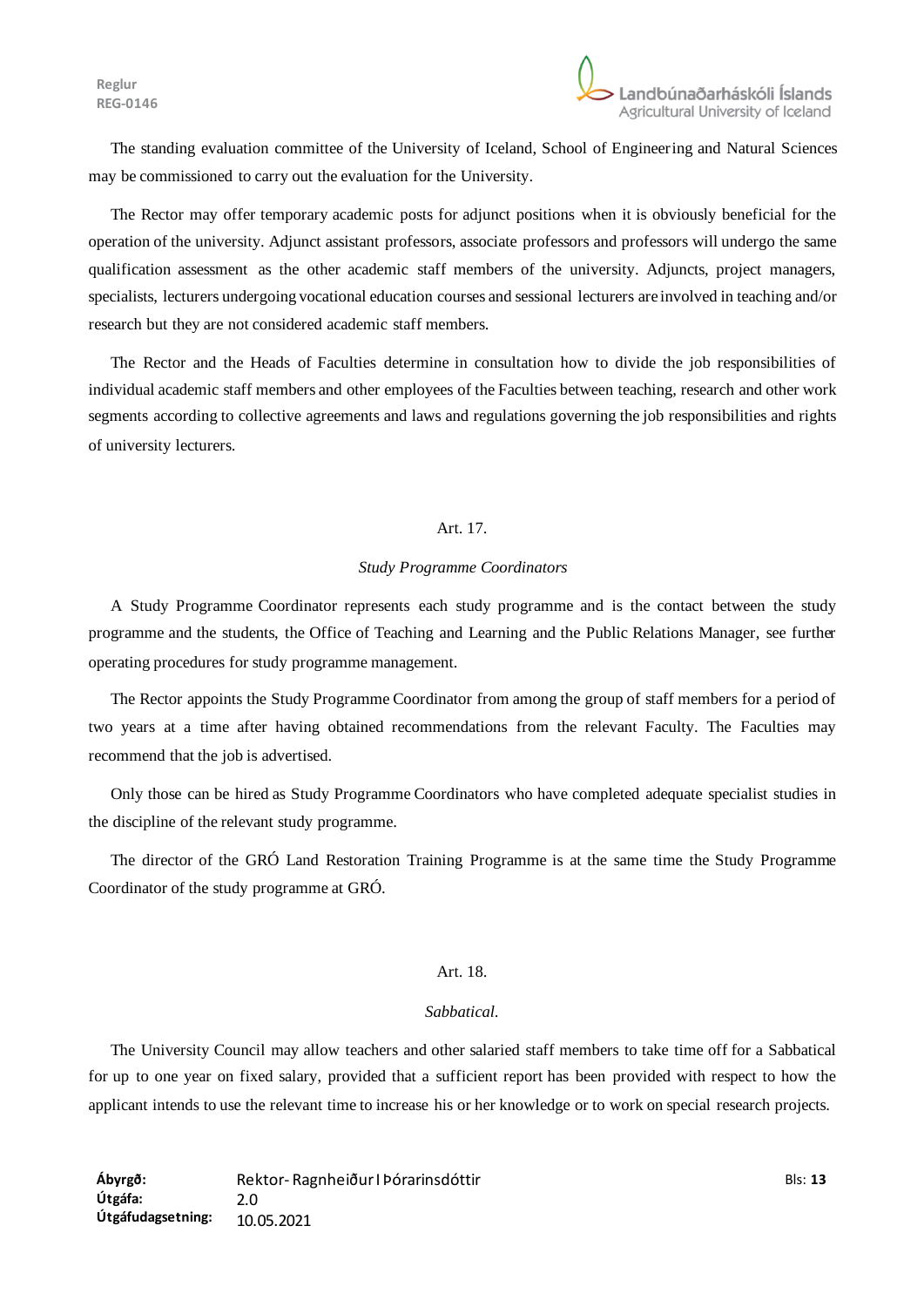

As the state budget may provide for, and collective agreements allow for, the University Council may award a grant to an individual while on Sabbatical, for the necessary expenses relating to travel and residence expenses.

The University Council shall establish further rules for Sabbaticals and grants.

## CHAPTER IV.

## **Vocational education.**

Art. 19.

### *Vocational education.*

Vocational education studies are operated within the Faculties and the Vocational Education Coordinator is responsible for vocational education courses conforming to the rules issued by the Ministry of Education, Science and Culture and to the articles of association of the University Council.

The Rector hires the Vocational Education Coordinator. The Vocational Education Coordinator supervises vocational education studies and works on the harmonization between vocational education courses and policy planning in collaboration with the University's Executive Board.

Among the chief tasks of the Vocational Education Coordinator are:

- a. Supervising the teaching and producing the curriculum in collaboration with the relevant Faculties, the Head of Teaching and Learning, the Human Resource and Quality Manger and the Study Programme Coordinators.
- b. Assisting in the preparation of the budgets for the Faculties.
- c. Initiating collaboration within the University and with other schools, institutions and invested parties.
- d. Responsible for the execution of quality control of the study programmes for vocational education in collaboration with the Human Resource and Quality Manger.

### CHAPTER V.

#### **Continuing education and instruction.**

## Art. 20.

*Continuing education and instruction.*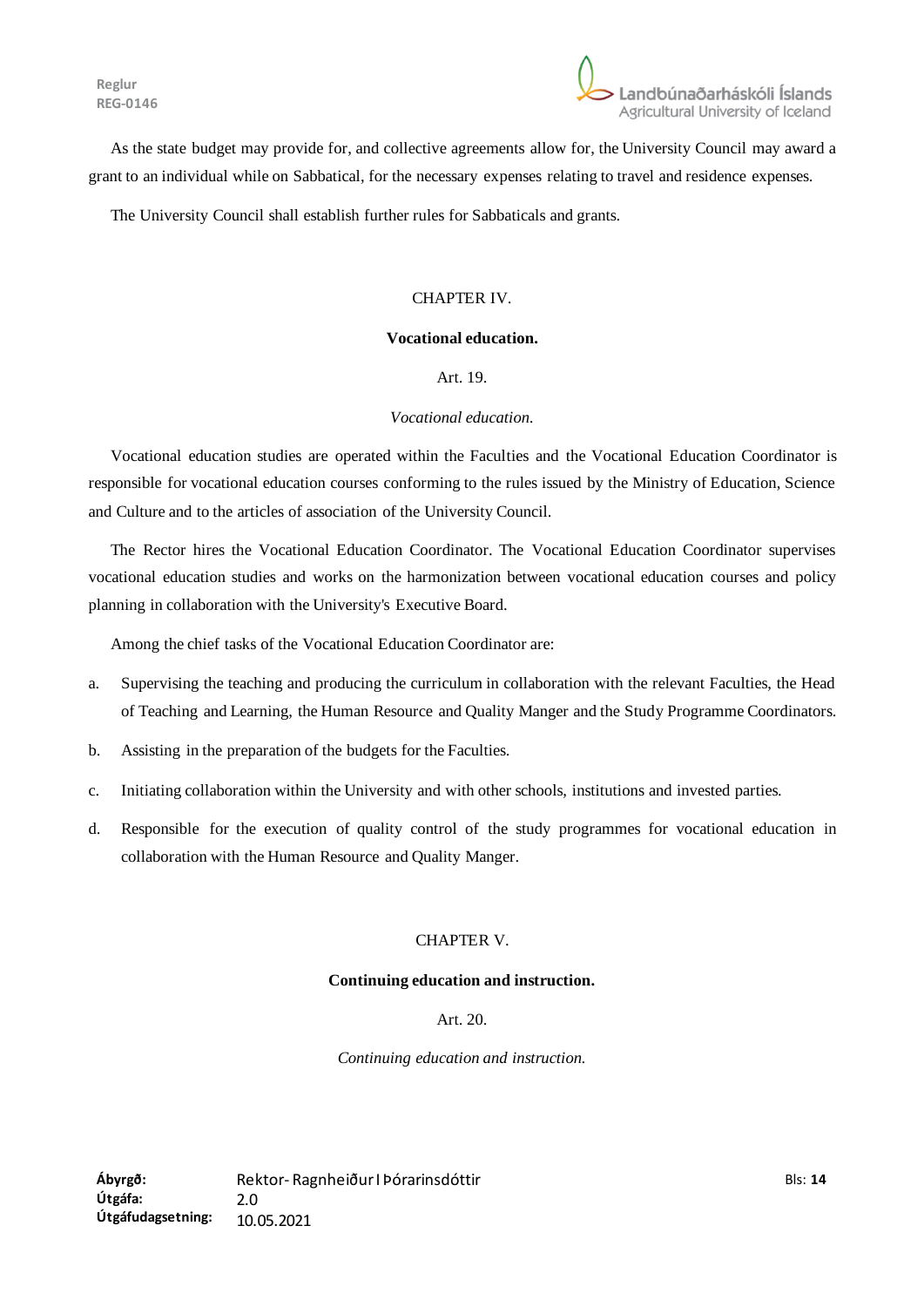Continuing education and instruction is a programme offered to the public in those sciences which the University's accreditation covers. By the word "continuing education" is meant:

- 1) single courses for people in their special area of studies, that can create a matching unit and will be, as the case may be counted as credits and
- 2) additional studies for the public on an inter-disciplinary basis that is aimed at a defined completion of studies or an examination degree.

By the phrase education for the public is meant:

- 1) lectures, instruction, workshops and courses on specific issues and
- 2) single courses or a series of courses that combine to create a matching unit.

Continuing education studies are outside of the regular supply of educational products offered by the University. It is however possible to offer single courses on the levels of vocational education, undergraduate studies, or master level, that are part of the standard education for a degree, as a continuing education course for a fee.

The billing for continuing education and instruction for the public by the University is subject to the provisions of e- and f-sections of para. 2 of Art. 24 of Act No. 85/2008 on Public Universities. The University Council shall confirm rules for continuing education and the billing for it.

The Rector hires the Continuing Education Manager. The Continuing Education Manager supervises the continuing education and instruction in collaboration with the Executive Board of the University. Among the chief tasks of the Continuing Education Manager are:

- a. Supervising the teaching and the supply of courses in cooperation with the Head of Teaching and Learning, the Human Resource and Quality Manager and the Study Programme Coordinators.
- b. The preparing of the budget for the continuing education programme and the calculations for the billing that is submitted to the University Council.
- c. Initiating cooperation projects within the University and with other invested parties.
- d. Responsibility for the performance of quality control in continuing education and instruction.

## CHAPTER VI.

### **Administration and support services.**

Art. 21.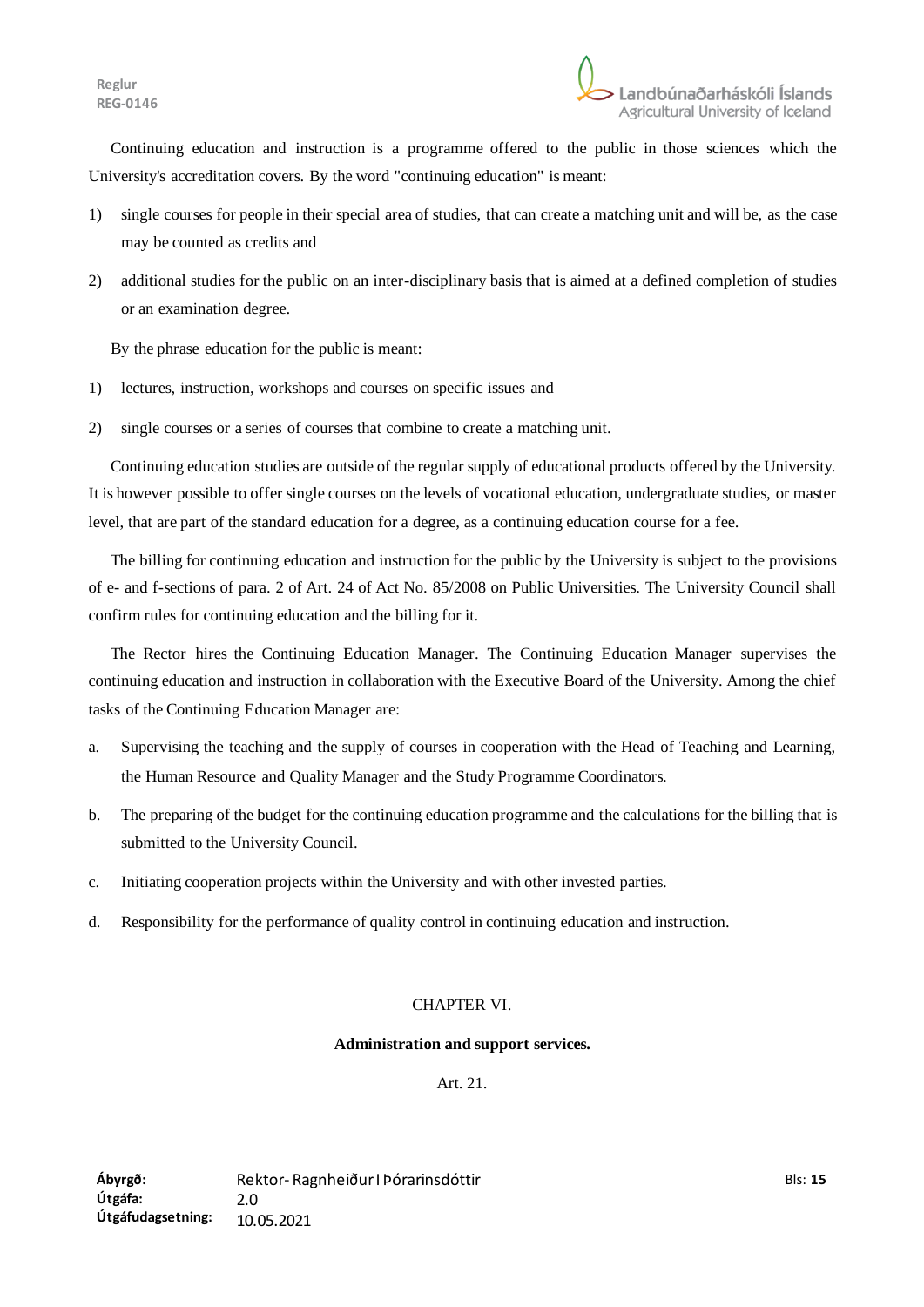

### *Joint administration.*

Joint administration carries out the general administration and support services of the university and is divided into four main divisions:

- 1) Rector's office,
- 2) Division of Finance and Operations,
- 3) Office of International Relations and Research, and
- 4) Office of Teaching and Learning.

Division managers lead each division. The Rector provides the heads of these units with letters of appointment or job descriptions.

## Art. 22.

### *The Rector's office.*

The Rector's office is responsible for matters relating to human resources, data, publicity, and publishing. The following appertain to the above: marketing, the university's promotional effort, supervising the university website and the archives. The Human Resource and Quality Manager is the University's representative in the advisory committee of Icelandic Universities' Quality Council. The Human Resource and Quality Manager carries out in cooperation with the Rector and the divisions, the preparation and the performance of a self-evaluation and an external evaluation of the university and the follow up on reform-plans. The Rector hires the Head of the Rector's office.

#### Art. 23.

#### *The Division of Finance and Operations.*

The Division of Finance and Operations is responsible for financial issues, executing projects, technical services and other support services such as accounting and wage matters, matters concerning the University's real estate properties, or the management of properties connected with the University, in addition to the operation of the University's computer systems and the service centre. The Rector hires the Head of Finance and Operations for the University who directly answers to the Rector. The Head of Finance and Operations shall prepare the annual budget, and monitor and control that the operation of the University is in accordance with current authorisations at any given time. The Head of Finance and Operations directs the Division of Finance and Operations and administers the University's finances.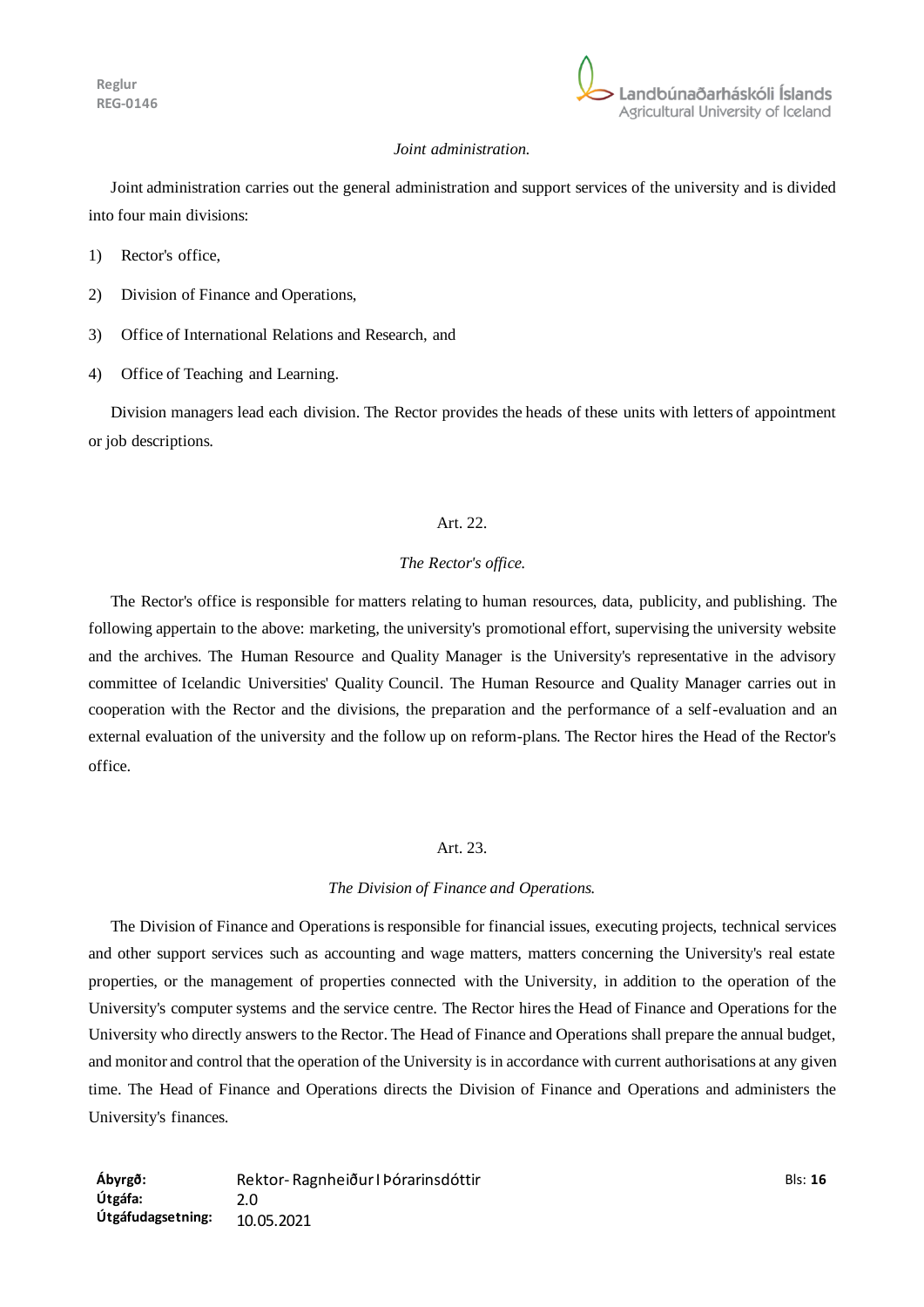

#### Art. 24.

#### *Research and International Communications.*

The Head of International Relations and Research is hired by the Rector and has the function to keep a complete overview over research projects in the University, their financial matters and the accounts given by academic staffmembers of their work. The manager is responsible for disseminating information about research and reporting thereon, in accordance with laws and agreements. The manager also provides information and assistance to the staff concerning domestic and foreign research funds and encourages staff to obtain research grants. Furthermore, the Head of International Relations and Research is responsible for the overview and integration of international communications with respect to research, student exchange and other cooperation.

### Art. 25.

#### *Office of Teaching and Learning.*

The Office of Teaching and Learning provides service to study programmes and research studies. The Rector hires the Head of Teaching and Learning who is directly answerable to the Rector.

The Head of Teaching and Learning takes the initiative with respect to teaching service development and the harmonization of study in consultation with Faculties and commissions on the level of training. The Head of Teaching and Learning is also responsible for supervising the quality of education and refers, as the case may be, issues to the Human Resource and Quality Manger, the Study Programme Coordinators or to the Head of Faculty.

The Office of Teaching and Learning administers the daily operation of tuition under the supervision of the Head of Teaching and Learning. The organisation of teaching and the making of timetables appertains to the Office, as well as all daily regular servicing, handling and dispatch, and the student register, examination supervision, academic counselling and supervision of graduates.

#### CHAPTER VII.

#### **Students, teaching and course assessment.**

Art. 26.

*University level learning and teaching.*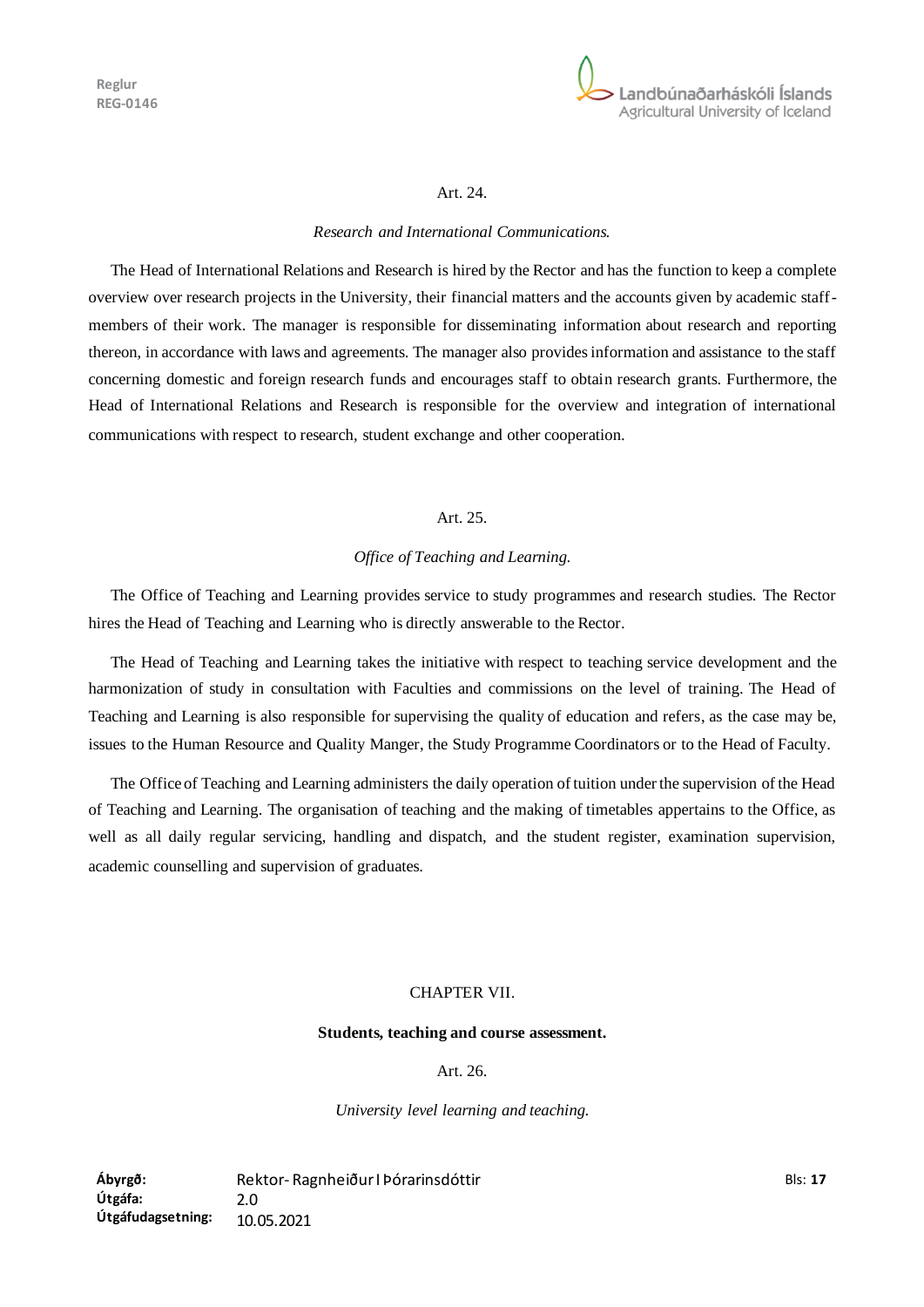Faculties are academically responsible for the teaching, methods of instruction and for the awarding of degrees from the University, in accordance with the rules for B.Sc., master and doctoral studies at the University which the University Council confirms.

The Office of Teaching and Learning shall initiate the establishment of general rules for teaching and teaching methods which the University Council will confirm.

Courses shall be counted as credits, and a full study course in a school year shall generally correspond to 60 course credits (ECTS) and reflect the complete study schedule of the student. The University Council shall establish general rules for the evaluation of courses in the form of credits.

Faculties may establish requirements for students that they complete their studies during a specific academic year before they will be permitted to commence studies in the second year of their studies, and the students shall be notified of such arrangements.

The maximum time frame for a specific study line at the University shall correspond to 50% in excess of the expected normal term of study, but the Undergraduate Studies Committee or the Graduate Studies committee, as the case may be, may however provide exemptions from these provisions in special cases.

## Art. 27.

## *Vocational education courses.*

Faculties offer vocational education in their field of study in accordance with the decision of the University Council. The Vocational Education Coordinator shall, in collaboration with the Vocational Education Committee and the Executive Board initiate the establishment of general rules for teaching and teaching methods which the University Council confirms.

Courses shall be taught that are counted as credits, but a full study line in a school year shall generally correspond to 60 course credits (FEIN) and reflect the complete study schedule of the student. The University Council shall establish general rules for the evaluation of courses in the form of credits.

Requirements may be set for students that they complete their studies during a particular school year before they will be permitted to commence studies in the next study year of their studies, and the students shall be notified of such arrangement.

The maximum time frame for a specific study line at the University shall correspond to 50% in excess of the expected normal term of study, but the Vocational Education Committee may however provide exemptions from these provisions in special cases.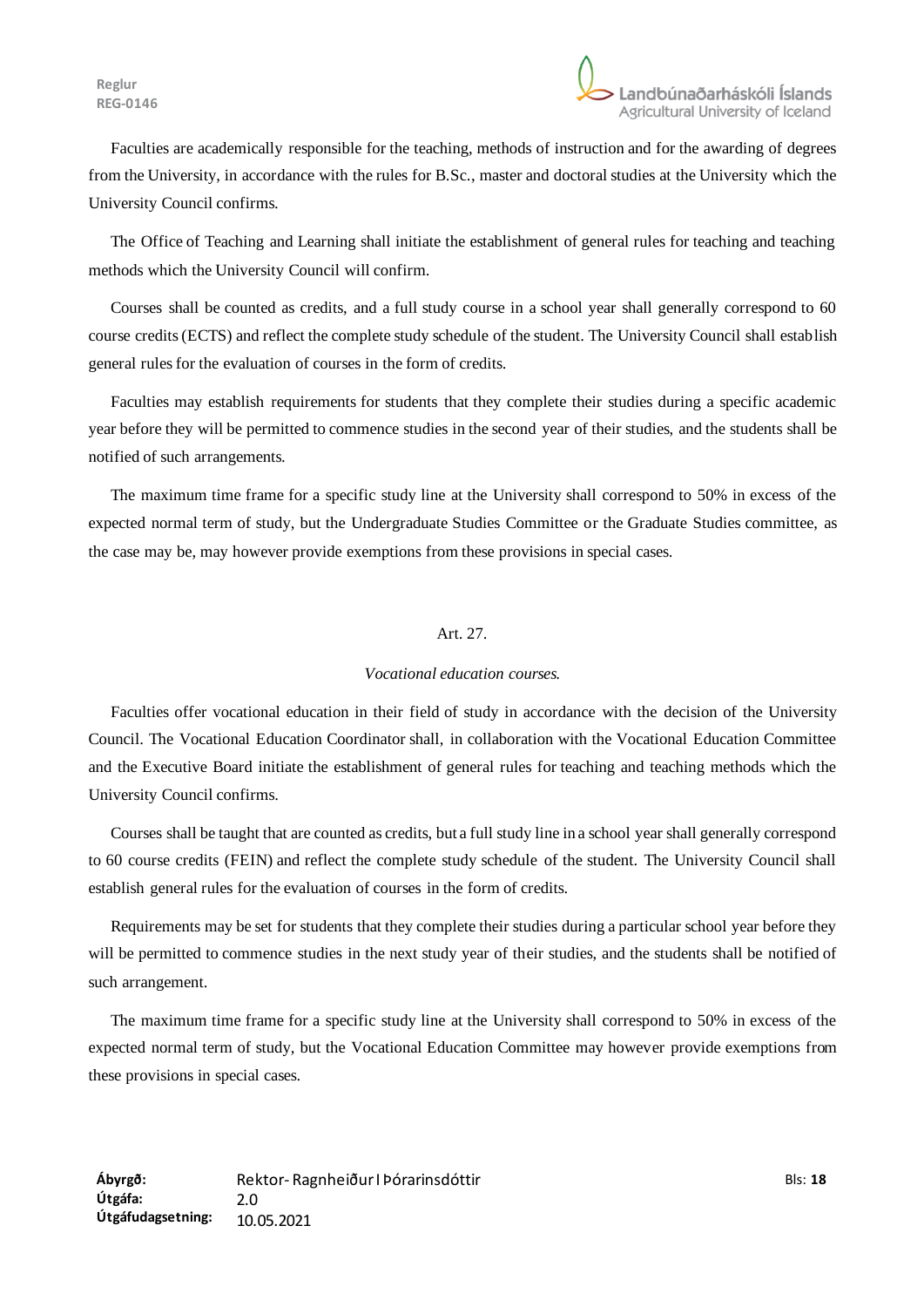

#### Art. 28.

#### *The academic year.*

The academic year lasts from 15 August until 14 August the following year.

The academic year is divided into two teaching semesters that can be divided up into two teaching terms, the earlier and the later teaching terms in the fall and in the spring. The autumn semester shall be concluded at the latest by December 21<sup>st</sup> and the spring semester shall begin at the earliest on January 3<sup>rd</sup>. At the same time there are some curriculum-bound courses taught during the summer. As a general rule teaching shall not take place on Wednesday before Maundy Thursday or during public holidays. The University Council may decide to waive teaching on other days than those specified here. The University Council shall affirm, with necessary reservations, no later than in February of each year, the university calendar for the coming academic year.

### Art. 29.

#### *The curriculum and course catalogue.*

The University Council shall affirm, with the necessary reservations, and no later than in February of each year, the University calendar for the coming academic year.

A course catalogue shall be published annually for the whole University with an overview of courses that are taught during the relevant academic year according to the current curriculum. The Office of Teaching and Learning is responsible for preparing the curriculum and the course catalogue after having obtained the confirmation of the Faculties, and it shall contain the names and numbers of all courses, a short description of the contents of each course, including a definition of the knowledge, skills and qualifications that the students are intended to possess by the end of the course. At the same time these shall specify, as the case may be, the requirements for the prerequisites and principal components of a course assessment as well as further information about the persons responsible, course assessment and reading material for the relevant course and which language is used in teaching.

#### Art. 30.

#### *Students – enrolment in university courses.*

Anyone who has completed a matriculation examination from an Icelandic secondary school, or an equivalent examination and who otherwise fulfils admission requirements to education programmes can apply to register for university studies at the University by paying registration fees.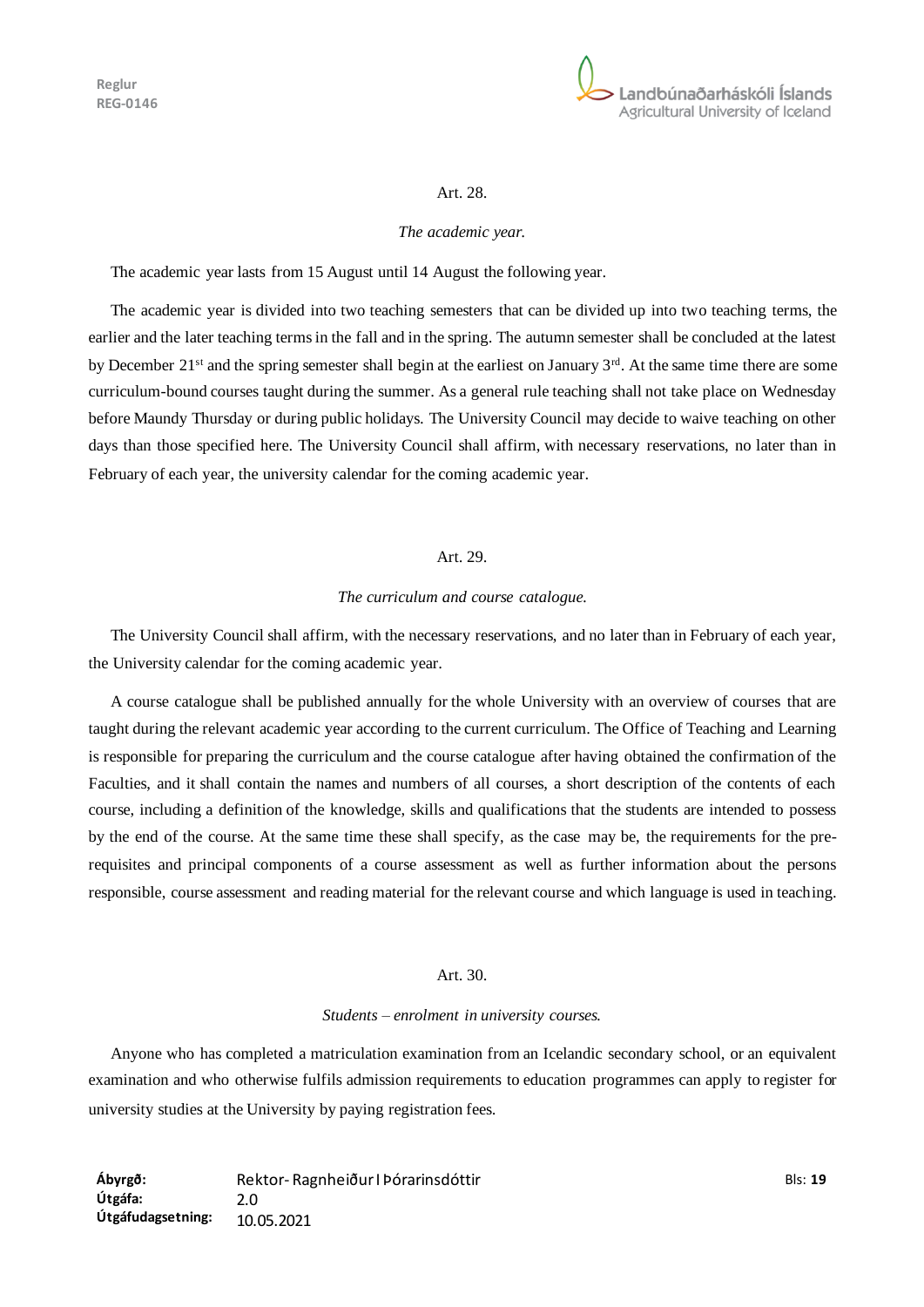The University may however, according to law, allow the enrolment of other students if requirements are met, cfr. Art. 18 of Act No. 85/2008 on Public Universities.

The Rector is responsible for the enrolment of students for university studies, but the University Council may establish further rules concerning the enrolment of students, cfr. Art. 18 of Act No. 85/2008.

The University Council shall, after having obtained recommendations from the Faculties, confirm rules for the registration of students wherein there are further provisions regarding the admission requirements to the relevant education.

The registration of new students usually takes place during the months of March and until the beginning of June, but the registration of other students is from 1 - 30 April every year. The registration of students who request transfer from foreign universities shall in general be completed by 1 May.

A request for the registration of a new student must be accompanied by a photocopy or a certified copy of a matriculation certificate and other credentials that may be further provided for by the Faculty.

The registration fee covers a whole school year, but those students who receive permission to begin studies in the spring term have to pay half of the registration fee. Graduate students who are enrolled in joint studies with the AUI and another university (so-called "joint Ph.D degree" or "joint M.Sc. degree") pay half registration fee for a whole school year.

The registration fee shall normally be the same as in other public universities in Iceland.

The University Council may however decide another registration fee amount.

Courses held by the University are intended for students who are registered in the university and in partner universities in accordance with agreements thereto. The courses are however open to other students with the approval of the Tutor or according to further rules established by the University Council.

Students do not have the right to undergo examinations unless they meet the requirements for admission to the university, and have paid the registration fee, are registered in the relevant course/s and meet the requirements which the Tutor for the course sets for the right to undergo examinations.

The University Council shall, after having obtained a statement from the AUI student association, establish rules for the rights and obligations of students of the university, including their right to appeal within the University.

The Rector may give a student a warning or may expel the student temporarily or fully if the student is in violation of university rules, but the conditions for this, the procedure and the student's right to appeal is subject to the provisions of Art. 19 of Act No. 85/2008.

The enrolment in masters degree studies and Ph.D. studies is subject to rules for masters-degree studies and Ph.D. studies.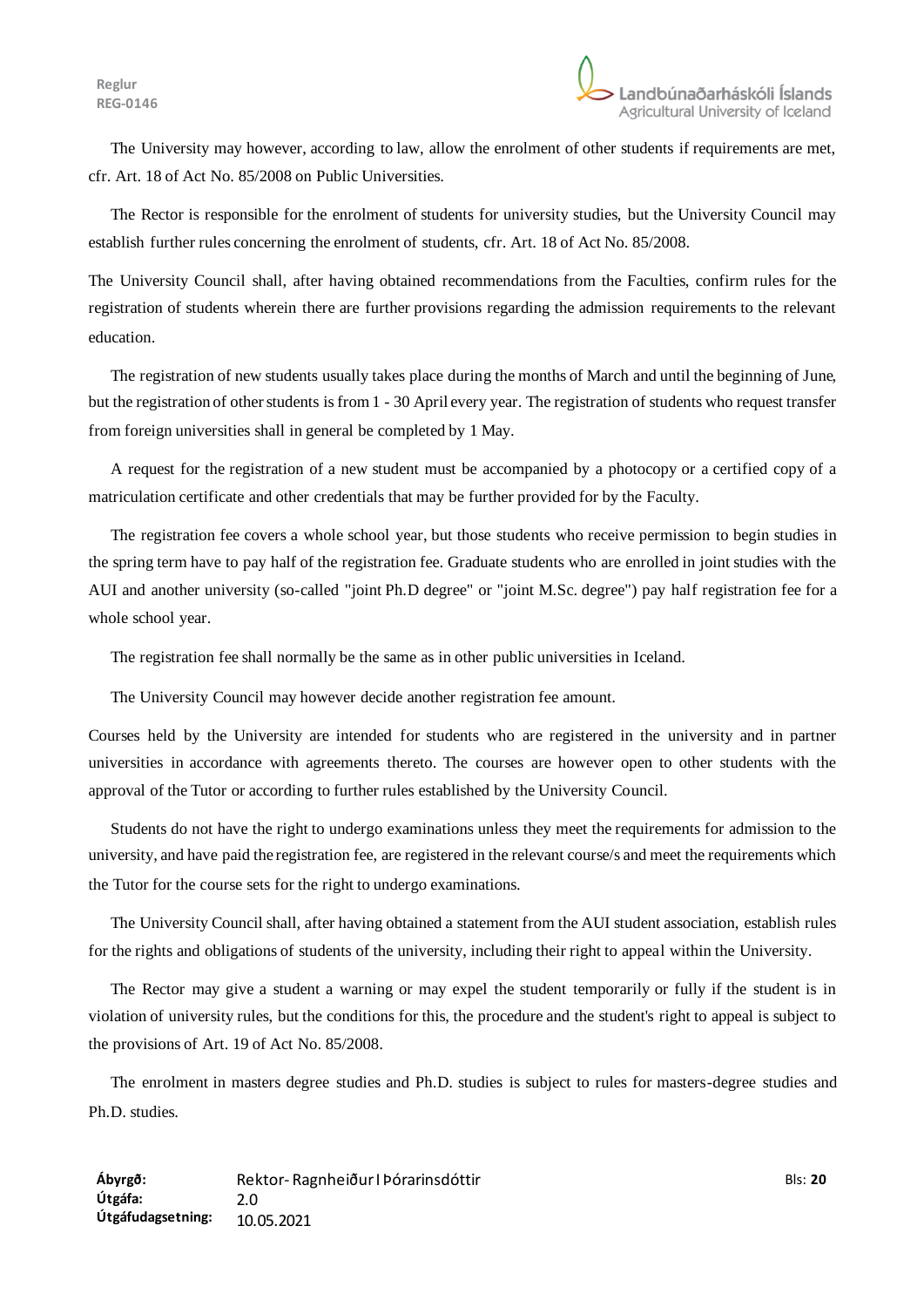

## Art. 31.

#### *Students – enrolment in vocational education courses.*

A person who fulfils admission requirements for vocational education courses may apply for admission to study at the University by paying registration fees.

The University may however permit the enrolment of other students if requirements are met, e.g. through a real competence evaluation.

The Rector is responsible for the enrolment of students in vocational training courses, but the University Council may establish further rules concerning the enrolment of students, cfr. Art. 18 of Act No. 85/2008.

The University Council shall after having obtained recommendations from the Faculty confirm rules for the registration of students wherein there are further provisions regarding the admission requirements for the relevant education.

The registration of new students usually takes place during the months of March and until the beginning of June, but the registration of other students is from April 1 - 29 every year.

A request for the registration of a new student must be accompanied by a photocopy or a certified copy from the relevant secondary school and other credentials that may be further required by the Faculty.

The registration fee covers a whole school year, but those students who receive permission to begin studies in the spring term have to pay half of the registration fee. The University Council determines the annual amount of the registration fee.

Courses held by the University are intended for students who are registered in the university and in partner universities in accordance with agreements thereto. The courses are however open to other students with the approval of the Tutor or according to further rules established by the University Council.

Students do not have the right to undergo examinations unless the meet requirements for admission to the university and have paid the registration fee, are registered in the relevant courses and meet the requirements which the Tutor for the course sets for the right to undergo examinations.

The University Council shall, after having obtained a statement from the AUI student association, establish rules for the rights and obligations of students in the university, including their right to appeal within the University.

The Rector may give a student a warning or may expel the student temporarily or fully if the student is in violation of university rules, but the conditions for this, the procedure and the student's right to appeal is subject to the provisions of Art. 19 of Act No. 85/2008.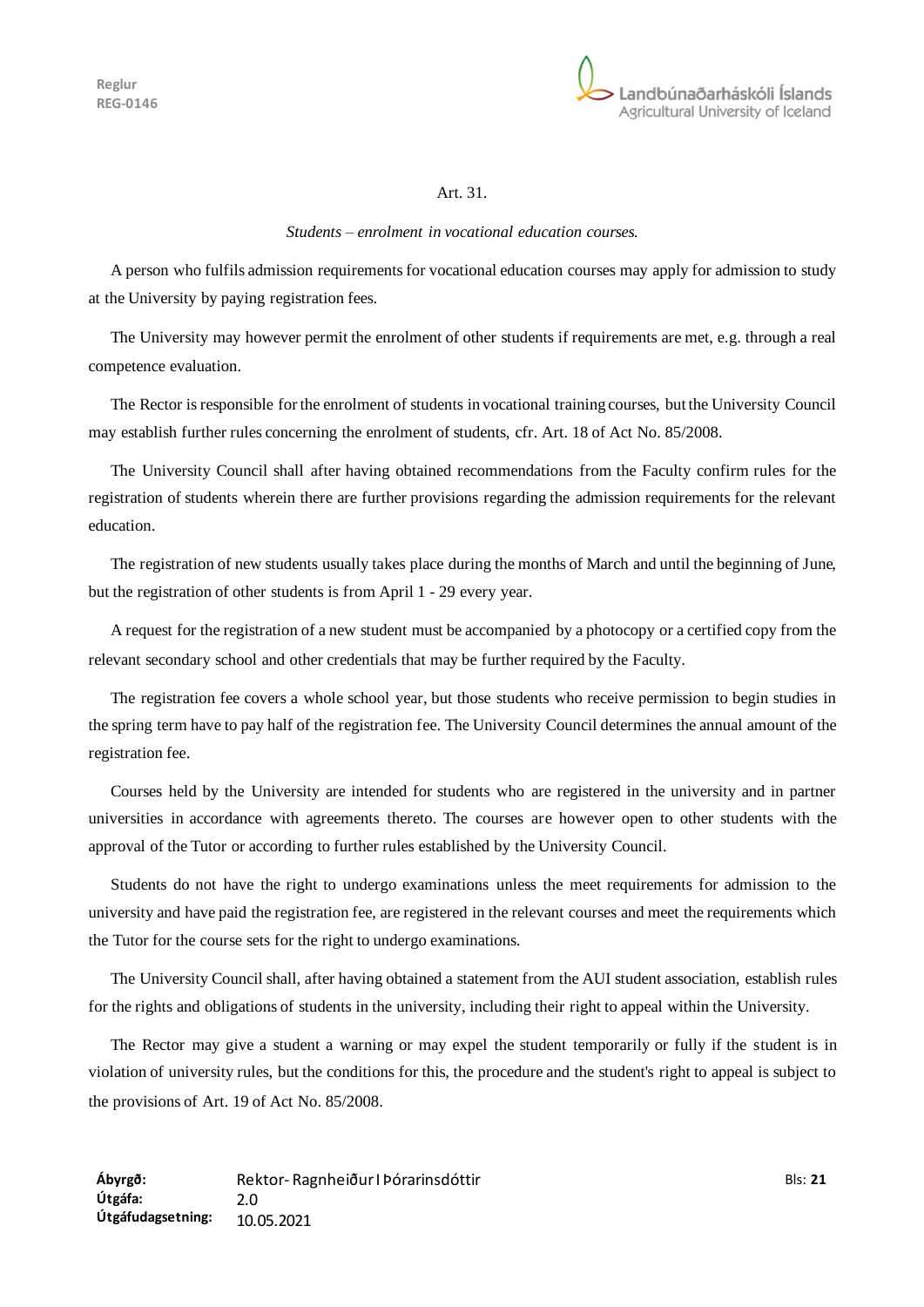

## Art. 32.

### *Study admission – vocational education.*

Faculties may establish rules that make it obligatory for students to participate in practical exercises, vocational education and professional exercises.

## Art. 33.

#### *Course assessment.*

The arrangements for tests or other course assessment at the University are provided for in the Act of Law and the Regulations for the University, cfr. Art. 21 of Act No. 85/2008 and Art. 30 of the Act on secondary schools No. 92/2008.

## Art. 34.

### *Examination degrees.*

The examination degrees that the University may award are provided for in Acts of Law, cfr. Chapter III of Act No. 63/2006, Articles 22 & 23 of Act No. 85/2008 and Articles 17 & 19 of Act No. 92/2008. The University Council shall establish further rules for examination degrees and guidelines regarding evaluation of education from other schools, after having received comments from the relevant organisational units or Faculties of the University.

# CHAPTER VIII.

### **General overview over the operation of the University.**

### Art. 35.

### *Cooperation within the University and collaboration with other universities, schools and institutions.*

The University's organisational units shall collaborate closely by sharing human resources, equipment and facilities and other infrastructure in order to obtain the goals of efficiency in operational activities and for that purpose the staff's job responsibilities may be utilized among organisational units or within the University in general.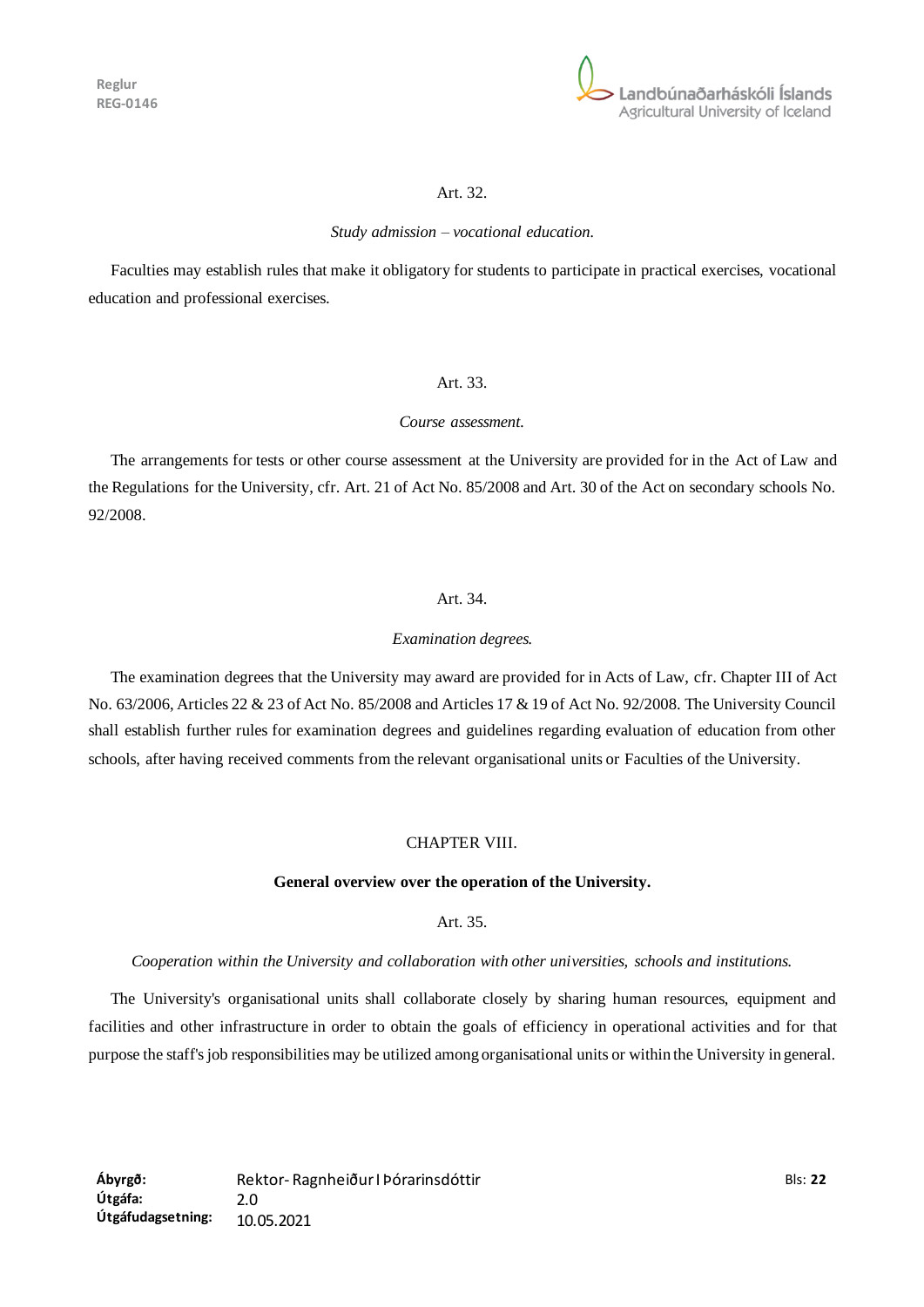The University and the Faculties shall for their part consult and collaborate with other schools and institutions in order to utilize in the best possible manner the available human resources and available source materials and contribute in an efficient manner to more diverse educational options.

An agreement should be sought with collaboration partners concerning mutual accreditation factors. Besides that the University is also authorised to enter into partnership agreements with other institutions that are connected with the University´s field of activity with respect to teaching, research and the hiring of staff.

Partnership agreements may provide for the employees of collaborating institutions that have teaching responsibilities at the University, but who perform their research obligations at a collaborating institution, are entitled to have a selection committee evaluating their qualifications to hold an academic position there. They will then enjoy comparable rights and perform comparable duties as assistant professors/lecturers, associate professors, or professors as the case may be, despite them being hired by another institution, all according to what is provided for in law, regulations and collective agreements.

The University Council may establish rules for promotion for those staff members of partnership institutions who are obligated to teach at the university in accordance with rules for promotion that apply to its other teachers.

### Art. 36.

#### *Public relations and continuous education.*

The University shall make efforts to be involved in providing education for the public and to provide services to society on the basis of its knowledge.

The University can provide continuing education and re-training in those sciences that are taught at the University.

At the same time lecturers are encouraged to acquire continuing education and research training.

### Art. 37.

### *Quality management.*

The University must regularly perform a self-evaluation procedure concerning its internal functioning in addition to having an external evaluation made with continuous improvements in mind, in consistence with the provisions of law concerning this, cfr. Chapter IV of Act No. 63/2006 and Chapter VII of Act No. 92/2008 and consistent with the areas of emphasis determined by the Quality Council for Icelandic Universities.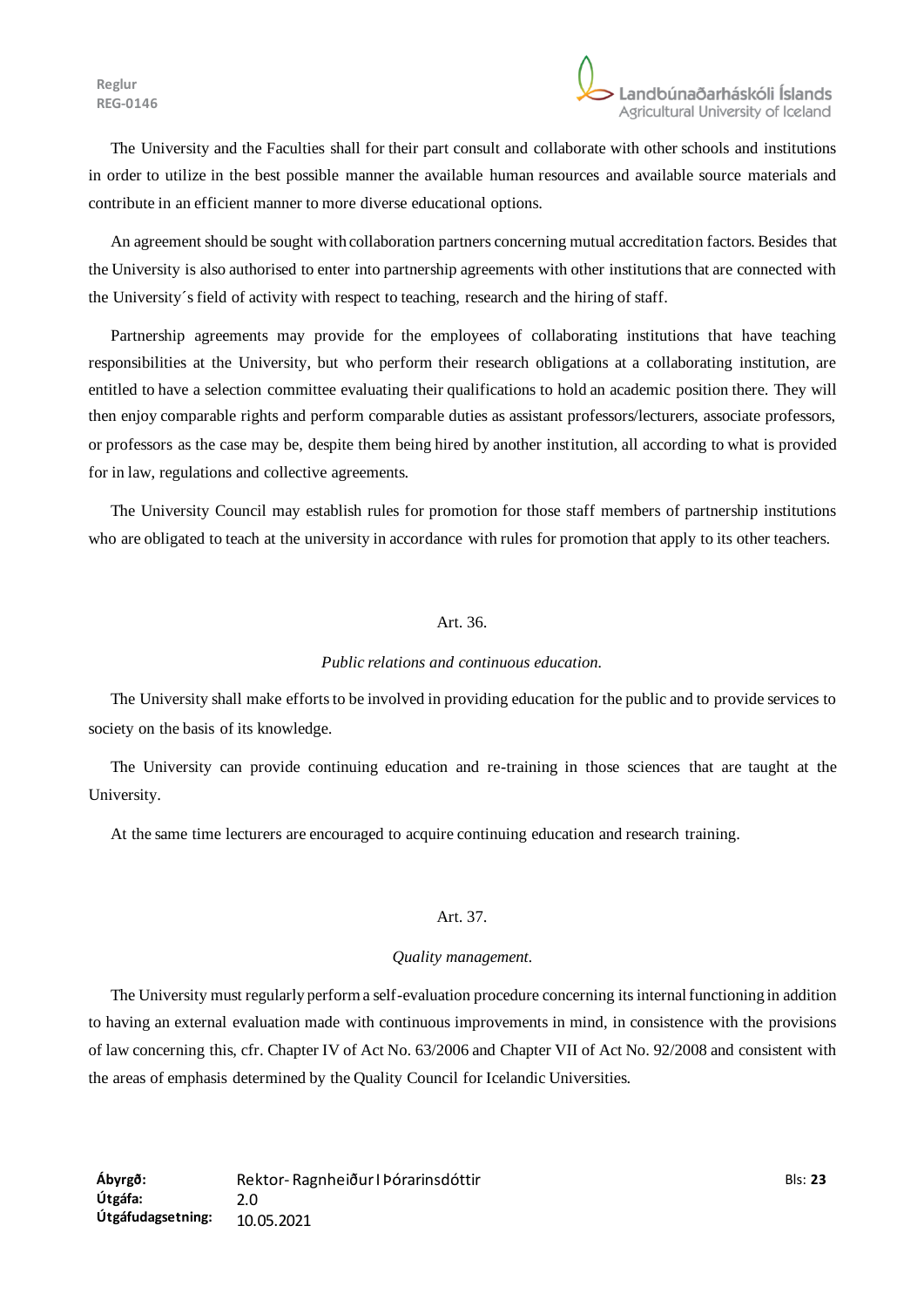

The Committee to ensure quality and the quality manager perform the day to day oversight of the University's quality-control system, its supervision and corrective action, but the Rector is ultimately responsible for the qualitycontrol system.

The University Council may further regulate quality control measures.

### Art. 38.

## *Financial affairs.*

The financial affairs of the University and its fee charging provisions are subject to the provisions of Articles 24-26 of Act No. 85/2008 on Public Universities.

## Art. 39.

### *The University's Annual General Meeting.*

Every year the Rector shall summon an open annual meeting where the financial status and the main points of the university's operating plan are introduced. The meeting must be announced on at least two weeks' notice.

### Art. 40.

### *The Annual Report of the University.*

The Rector is in charge of the publication of the University's annual report for each calendar year.

The annual report shall discuss the operation of the University, its institutions and funds, the allocations of the University's funds, the vision for the future as well as the issues of students in general.

## CHAPTER IX.

### **Entry into force.**

## Art. 41.

## *Entry into force.*

The present Regulations, which have been published in Section-B of the Government Gazette, have been commented on by the staff, and have been confirmed by the University Council of the Agricultural University of